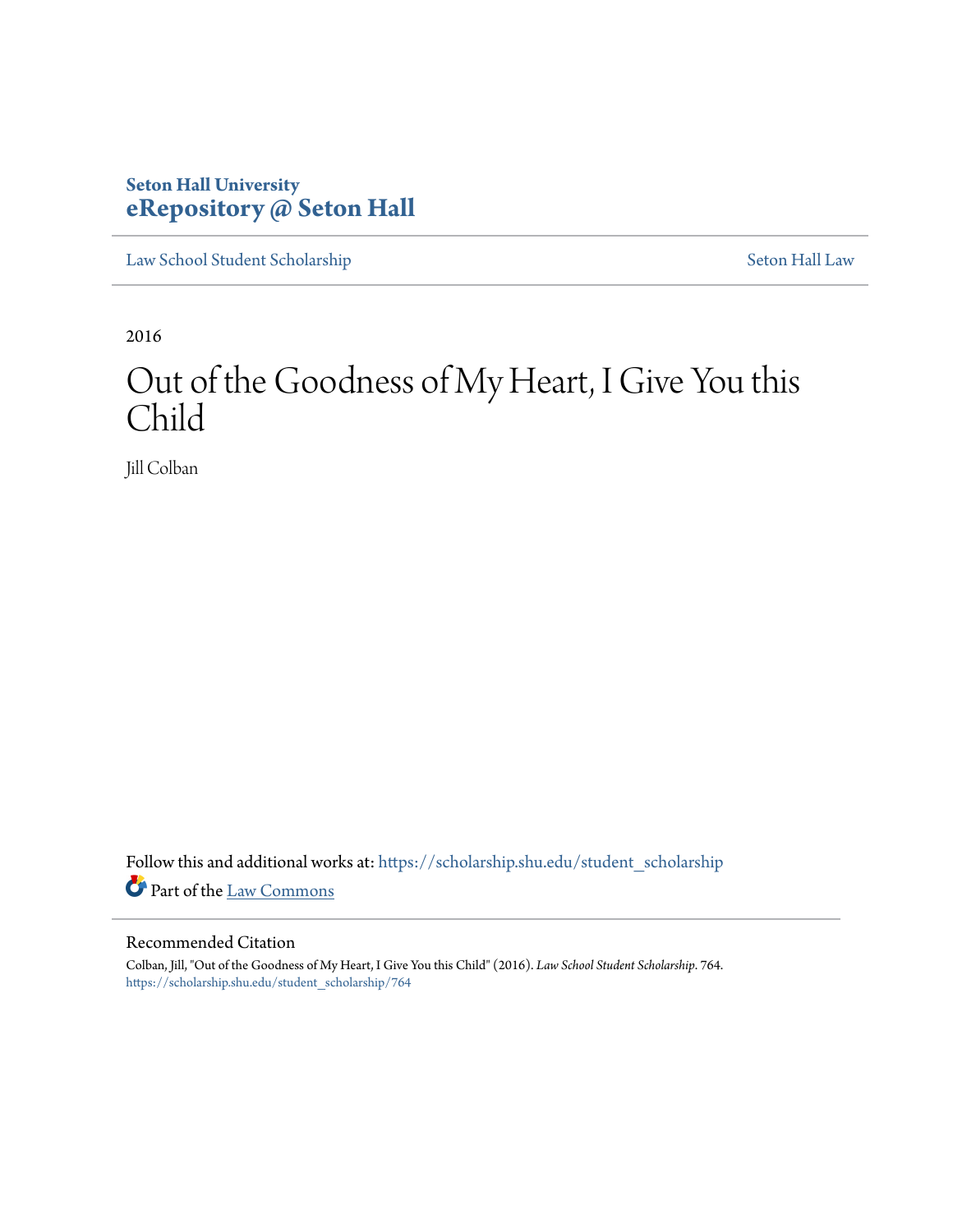# **Out Of The Goodness Of My Heart, I Give You This Child**

# I. Introduction

 $\overline{a}$ 

Advancements in medical technology have improved many areas of the medical field, allowing doctors to discover new treatments and procedures to benefit the health and needs of patients. One area that has continued to advance is assisted reproductive technology.<sup>1</sup> As a result of the advancement, the number of people using assisted reproductive technology has increased.<sup>2</sup> Approximately 8% of women in the United States will seek infertility treatment and the assistance of technology to become or stay pregnant.<sup>3</sup> One form of assisted reproductive technology that has expanded with the advancement of technology is surrogacy.<sup>4</sup>

The use of surrogates in the United States has enabled couples previously unable to conceive or carry a child of their own to become parents and start a family.<sup>5</sup> There are two types of surrogacy agreements: traditional and gestational.<sup>6</sup> Both traditional and gestational surrogacy agreements present moral, ethical and legal problems that the courts and legislatures are forced to address.<sup>7</sup> In order to address the public policy and legal concerns of surrogacy, this paper

<sup>&</sup>lt;sup>1</sup> John Lawrence Hill, *What Does it Mean to be a "Parent"? The Claims of Biology as the Basis for Parental Rights*, 66 N.Y.U.L. REV. 353, 355 (1991) (noting that within the past two decades, the development of reproductive technology has now separated the two processes of conception and gestation).

<sup>2</sup> Naomi Cahn, *Do Tell the Rights of Donor-Conceived Offspring*, 42 HOFSTRA L. REV.1077, 1082 (2014) (noting that the use of infertility services is increasing).

 $3$  *Id*. at 1081 (nothing the number of women in the United States experiencing infertility).

<sup>4</sup> *See generally*, Hill, *supra* note 1, at 554-55 (noting that advancements in surrogacy now provide for the potential of five parents and 16 parental combinations).

<sup>5</sup> Alyssa James, *Gestational Surrogacy Agreements: Why Indiana Should Honor Them and What Physicians Should Know Until They Do*, 10 IND. HEALTH L. REV. 175, 176 (2013) (arguing that surrogacy has allowed infertile women in the United States to become parents).

<sup>6</sup> Mark Strasser, *Traditional Surrogacy Contracts, Partial Enforcement, and the Challenge for Family Law*, 18 J. HEALTH CARE L. & POL'Y 85, 87-88 (2015) (explaining the two types of surrogacy procedures).

<sup>7</sup> Christine Metteer Lorillard, *Informed Choices and Uniform Decisions: Adopting the ABA's Self-Enforcing Administrative Model to Ensure Successful Surrogacy Arrangements*, 16 CARDOZO J.L. & GENDER 237, 238 (2010) (explaining that even though surrogacy and the number of couples choosing to use reproductive technologies to reproduce are faced with the moral, economic and legal obstacles these technologies produce).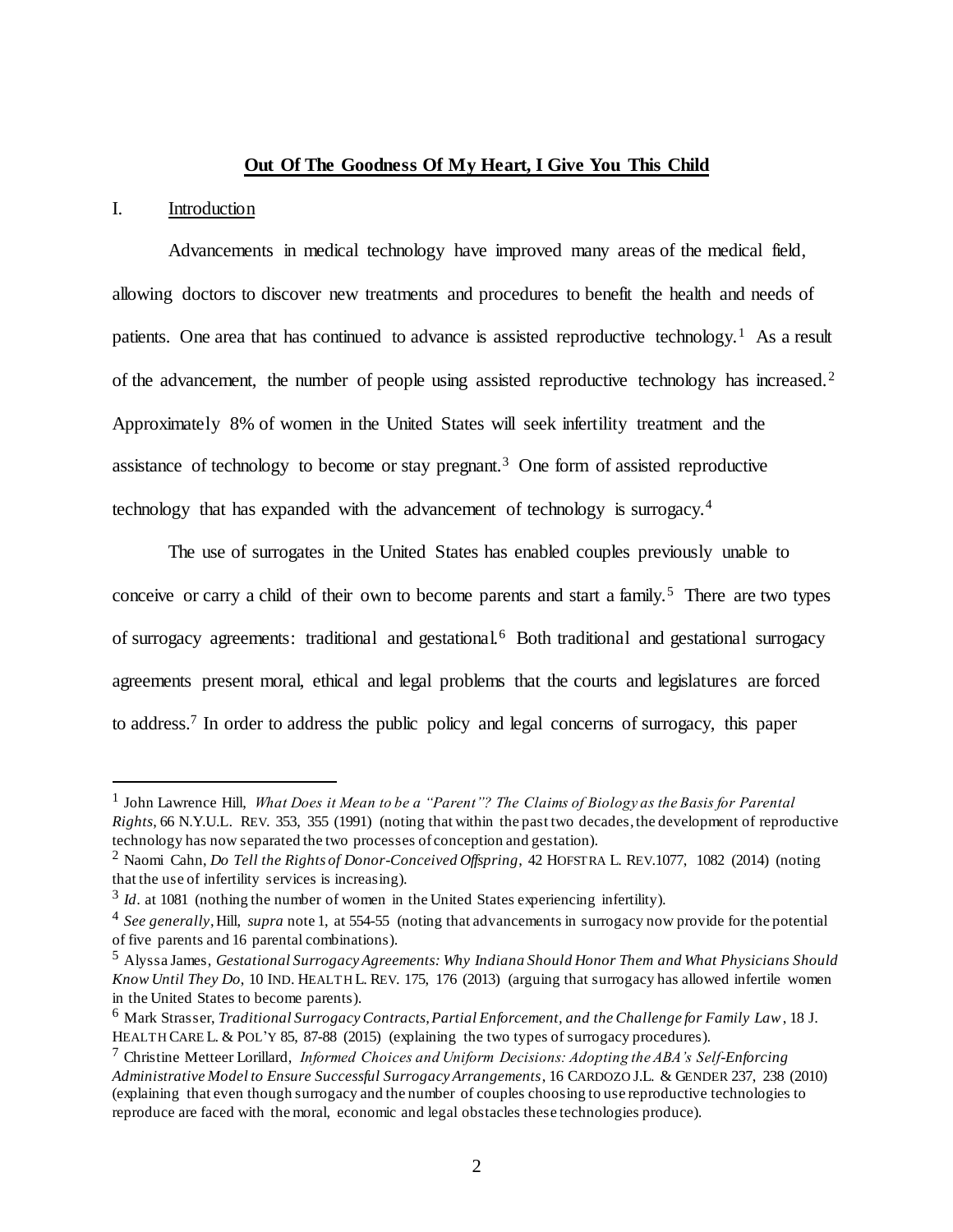argues that the United States should adopt a model similar to the United Kingdom's model of surrogacy agreements, and develop a uniform act that bans commercial surrogacy and requires that surrogacy agreements be based on altruistic motives.

Part II will examine the moral, ethical and legal concerns of surrogacy agreements that arise for the children born of a surrogacy agreement, to the surrogate, and the harms and concerns to the intended parents. In determining the current law in different jurisdictions throughout the United States, Part III will examine how courts have determined whether surrogacy arrangements are valid and enforceable. Part IV of the paper will examine the United Kingdom's approach to surrogacy agreements as well as the potential problems with the model the United Kingdom has implemented. Finally, Part V proposes that the United States should adopt a model similar to the United Kingdom's surrogacy agreement approach, and adopt a uniform surrogacy act that prohibits commercial surrogacy and requires altruistic motivations for entering into the agreement.

#### II. Moral, Ethical, Social and Legal Concerns of Surrogacy

As advanced reproductive technologies have become more sophisticated, surrogacy has emerged as possible method to assist couples in beginning a family.<sup>8</sup> However, surrogacy agreements are controversial because they present moral, ethical social and legal concerns for all of the parties involved in the agreement.<sup>9</sup> The parties involved that could be victimized by the surrogacy agreements include the unborn fetus, the surrogate women, and the intended parents.<sup>10</sup> In order to understand the moral, ethical, social and legal concerns surrounding surrogacy

<sup>8</sup> *Id*. at 242 (explaining that surrogacy is a relatively new advancement, only becoming widely available in the 1980s).

<sup>9</sup> *Id*.

<sup>10</sup> Catherine London, *Advancing a Surrogate- Focused Model of Gestational Surrogacy Contracts*, 18 CARDOZO J.L. & GENDER 391, 398-409 (2012) (describing the concerns of surrogacy and the harms that could arise to the parties involved in the contract and the unborn fetus).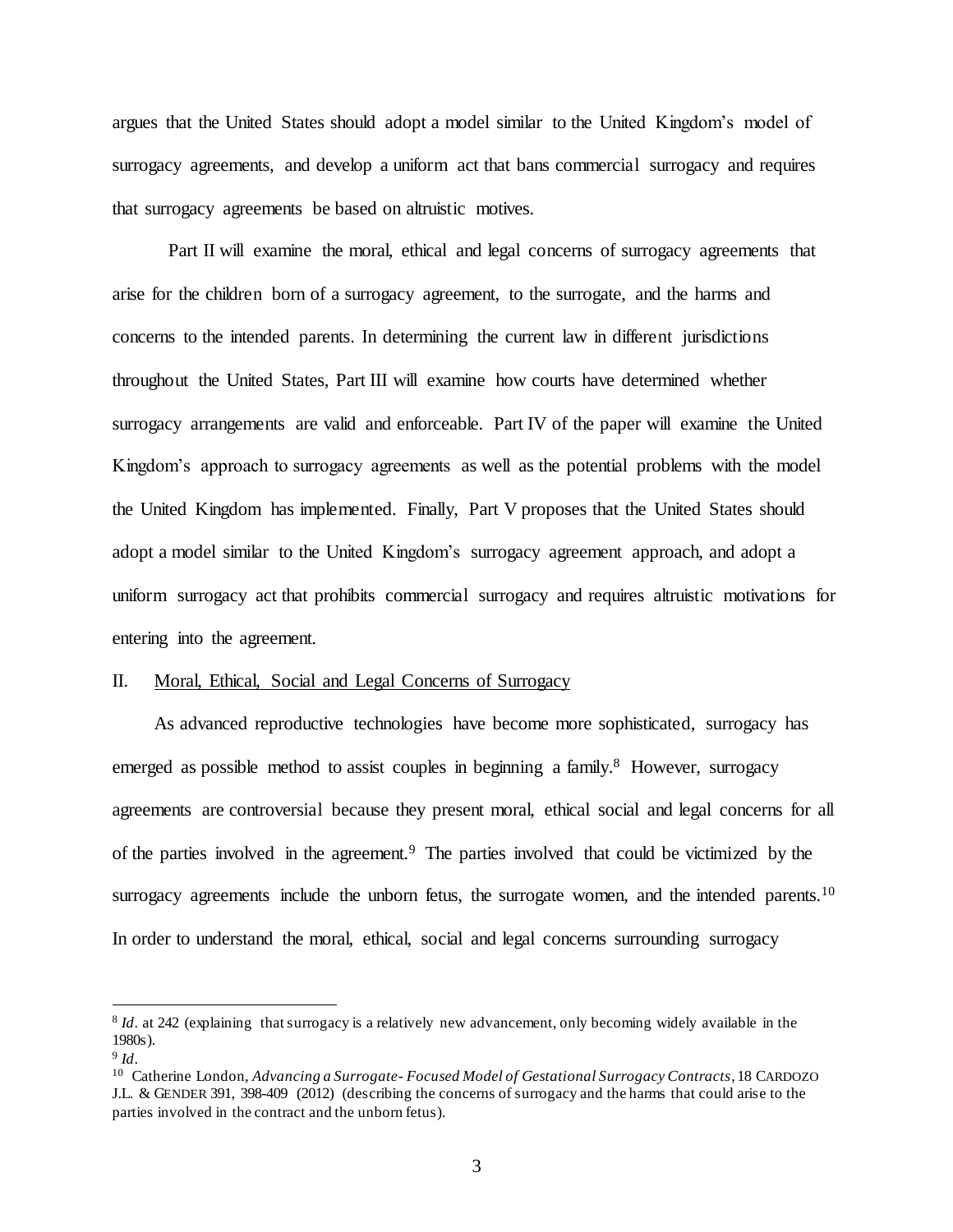agreements, it is important to understand what surrogacy is and the two types of surrogacy agreements available.

Surrogacy is an agreement entered into by a woman, the surrogate, which provides that the surrogate will become pregnant and gestate a fetus on behalf of the intended parents.<sup>11</sup> The two types of surrogacy agreements are: traditional and gestational.<sup>12</sup> A traditional surrogate becomes pregnant via artificial insemination with the contracting father's sperm or donor sperm.<sup>13</sup> The donor sperm can be either from an anonymous or a known donor.<sup>14</sup> Further, in traditional surrogacy, the surrogate provides the ovum, creating a genetic and biological link between the surrogate and the child.<sup>15</sup> Alternatively, in a gestational surrogacy, the surrogate has no genetic link to the child.<sup>16</sup> Rather, the intended parents supply either their own or a donor's ovum, which is then fertilized with the intended father's or donor sperm and the resulting embryo is implanted in the gestational surrogate's uterus.<sup>17</sup> The gestational surrogate then carries the embryo to term, creating only a biological link to the child.<sup>18</sup> Both traditional and gestational surrogacy arrangements pose moral, ethical and legal concerns for the parties involved.<sup>19</sup>

# A. *Harm to the Unborn Fetus*

<sup>11</sup> *See generally*, Strasser, *supra* note 6, at 87-88. (describing the two kinds of surrogacy: traditional and gestational). <sup>12</sup> *Id.*

<sup>13</sup> *Id.*

<sup>14</sup> *Id.*

<sup>15</sup> *Id*.

<sup>16</sup> *See*, London, *supra* note 10, at 394. (explaining the biological and genetic relationship between the parties of the surrogacy agreement and the unborn fetus in each of the two types of surrogacy arrangement). <sup>17</sup> *Id*.

<sup>18</sup> *Id.*

<sup>19</sup> *See,* Lorillard, *supra* note 7, at 238.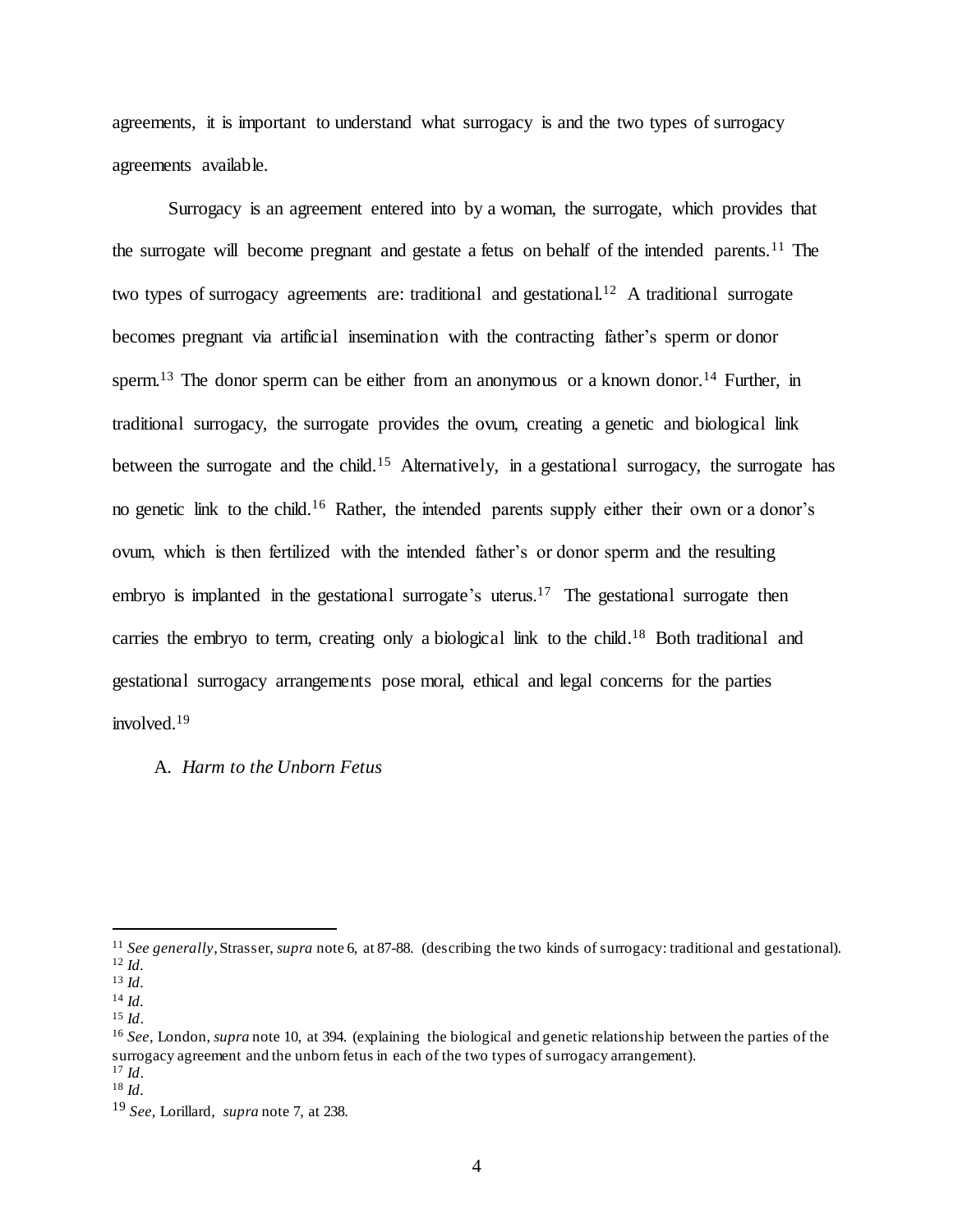# Baby Selling

One of the prominent concerns in the surrogacy debate is that surrogacy equates to commodification of children.<sup>20</sup> In surrogacy agreements, the surrogate typically receives compensation solely for rendering services.<sup>21</sup> However, because the payment to the surrogate is contingent upon the surrogate relinquishing custody of the child, opponents claim that the payment for services rendered is a proxy for illegal baby selling.<sup>22</sup> Further, critics also claim that surrogacy degrades children by treating them as merchandise that can easily be sold for a profit.<sup>23</sup>

The fear that surrogacy constitutes baby- selling has been a central reason given by courts for invalidating surrogacy agreements.<sup>24</sup> Surrogacy entered the national legal discourse in the New Jersey Supreme Court case, *In re Baby M*, discussed in greater detail in Part III.<sup>25</sup> In their holding, the New Jersey Supreme Court invalidated and refused to enforce a surrogacy contract because it was void against public policy and conflicted with the state statute.<sup>26</sup> The court noted that New Jersey law, *N.J.S.A. 9:3-54a,* prohibits the paying for or accepting money in connection with any placement of a child for adoption.<sup>27</sup> The court reasoned that baby-selling has inherent evils for the child, because the child is sold without regard for whether the purchasers will be

<sup>20</sup> *E.g.*, London, *supra* note 10, at 498-400 (presenting opposing views regarding baby-selling in regards to surrogacy agreements).

<sup>21</sup> *Id*. at 498.

<sup>&</sup>lt;sup>22</sup> *Id*. (arguing that opponents of surrogacy do not view the payment received by the surrogates is for their services rendered, but rather, the surrogates are actually receiving the payment in exchange for a child, constituting a sale of the child).

<sup>23</sup> Elizabeth S. Scott, *Show Me the Money: Making Markets in Forbidden Exchange: Surrogacy and the Politics of Commodification*, 72 LAW & CONTEMP.PROB. 109, 112 (2009) (describing the view proposed by opponents of surrogacy during the *In re Baby M* case).

<sup>24</sup> *See*, *In re Baby M*, 109 N.J. 396, 423-25 (N.J. 1988).

<sup>25</sup> *E.g.*, Yehezkel Margalit, *In Defense of Surrogacy Agreements: A Modern Contract Perspective*, 20 WM.& MARY J. OF WOMEN &L. 423, 428 (2014).

<sup>26</sup> *See generally*, *In re Baby M*, *supra* note 24 at 430-36 (arguing that the agreement was in violation of the state statute which prohibited the exchange of money for a child within the state and was against public policy because it promotes the permanent separation of the child from one of its natural parents).

<sup>27</sup> *See*, *Id*. at 423. (explaining that New Jersey state statute prohibits the exchange of money for a child); *See also*, *N.J. Stat. § 9:3-54*.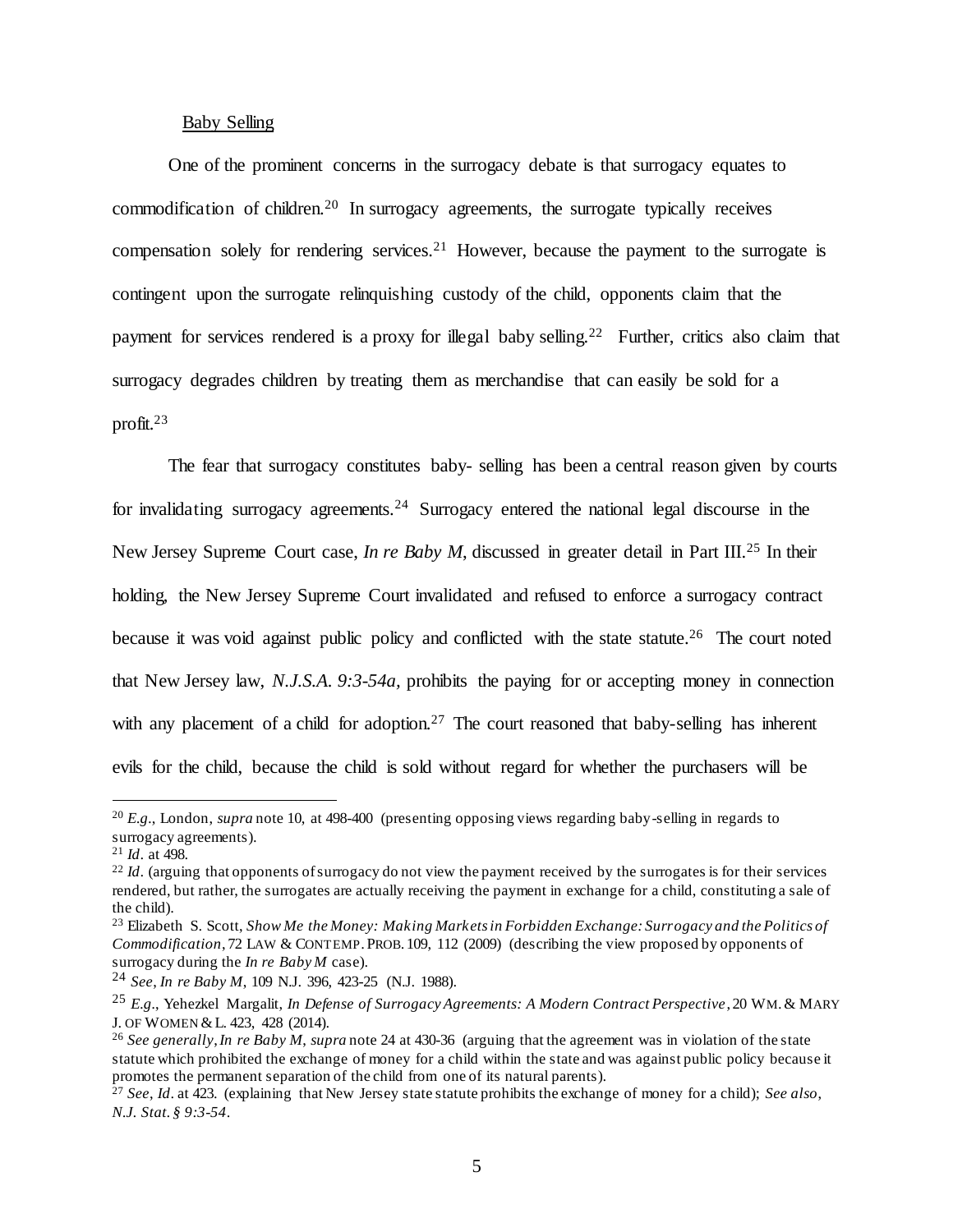suitable parents.<sup>28</sup> Further, the court held that it is in the best interest of the child to remain with their natural parents, which critics of surrogacy have argued allows the mother-child relationship to foster by allowing the child the opportunity bond with the women.<sup>29</sup>

# B. *Harm to the Surrogate*

# Commodification of Women

In addition to the commodification of children, opposition to surrogacy also rests on the belief that surrogacy is the commodification of a woman's body.<sup>30</sup> Opponents claim that surrogacy is a form of prostitution.<sup>31</sup> Third parties, such as fertility treatment clinics, that foster the relationship between the intended parents and surrogates act as "pimps" who sell the reproductive ability of women.<sup>32</sup> Instead of embracing the unique capability of a woman's body to bear a child, they reduce it to a commodity and rent the womb for nine months at a time.<sup>33</sup>

Surrogacy agreements are also opposed on the assertion that surrogacy constitutes reproductive slavery.<sup>34</sup> Surrogacy is an expensive process to endure and costs thousands of dollars.<sup>35</sup> As a result, women of higher socioeconomic status, typically Caucasian women, are more likely to be able to afford to hire a surrogate of a lower socioeconomic position.<sup>36</sup> As many

<sup>28</sup> *Id*. at 425.

<sup>&</sup>lt;sup>29</sup> *Id.* at 435 (expressing their desire to keep children with their natural parents and to avoid unnecessary separation consistent with adoption law in New Jersey).

<sup>30</sup> Christine L. Kerian, *Surrogacy: A Last Resort Alternative for Infertile Women or a Commodification of Women's Bodies and Children?*, 12 WIS. WOMEN'S L.J. 113, 161-62 (1997) (expressing the views of opponents that surrogacy is a commodification of a women's reproductive abilities).

<sup>31</sup> *Id*.

<sup>&</sup>lt;sup>32</sup> *E.g.*, *Id.* at 162 (describing the relationship between the surrogate women and the doctors and lawyers who are in the business of fostering relationships in order for profit).

<sup>33</sup> *E.g.*, *Id.*

<sup>34</sup> *Id*.

<sup>35</sup> *See generally*, Circle Surrogacy, *Anticipated Costs for Gestational Surrogacy*,

http://www.circlesurrogacy.com/costs (providing anticipated payment price to participate in gestational surrogacy agreements and allowing viewers to individualize situation for a predicated cost of services).

<sup>36</sup> *See*, London, *supra* note 10, at 405-06 (arguing that because of the high expense of surrogacy procedures, individuals who occupy higher socioeconomic, who tend to be Caucasian, will more likely be able to afford to higher a surrogate, which evidence suggests typically tend to occupy lower socioeconomic statuses, composed of a large number minorities).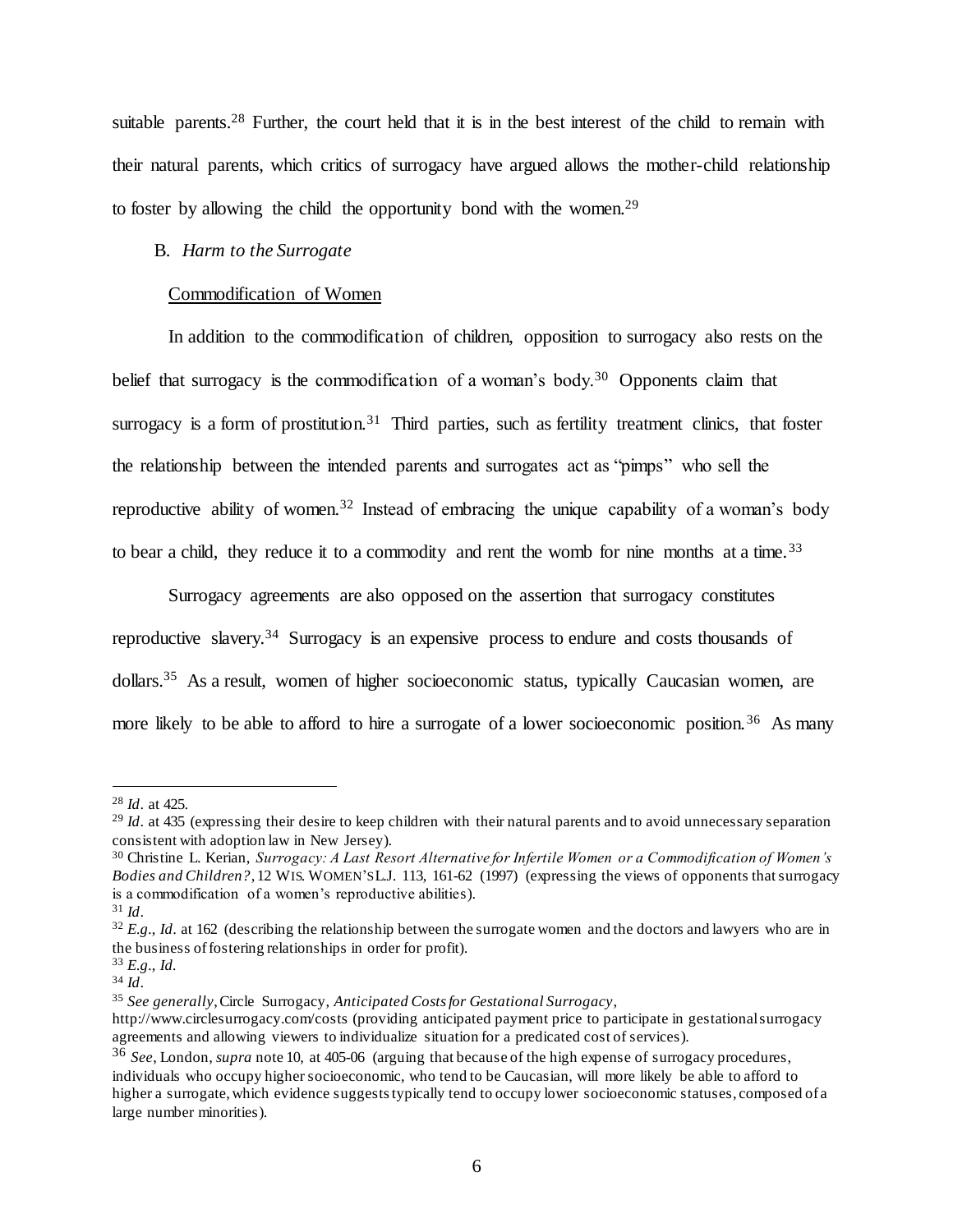minorities tend to occupy the position of lower socioeconomic statuses, minorities once again become slaves, providing undervalued services while subjugated to the needs and desires of the Caucasian women in society.<sup>37</sup> The womb of African American or minority women becomes a commodity that the white women can rent for nine months.<sup>38</sup> Upon the completion of the task, the birth of the child, the minority women are dismissed from the life of the child and the white family whom they have provided services for, and become available for the next white family that can afford to hire them.<sup>39</sup> Because the reproductive technologies are expensive, the minority women in lower socioeconomic communities are typically able to provide these services, but the lack of ability to afford these services for themselves reinforces notion that surrogacy is a method available only for white women and families. <sup>40</sup>

Therefore, minority raced women are exploited because they are expected to provide their bodies to upper middle class women who are usually Caucasian, at a monetary rate that is undervalued and essentially encouraging reproductive slavery.

#### Economic Exploitation

As stated above, although not empirical, data thus far collected from couples whom are exploring the potential use of surrogacy tend to hold professional positions in the workforce, while surrogates generally are of a lower socioeconomic status.<sup>41</sup> Those that oppose surrogacy arrangements fear that women who agree to act as surrogates expose themselves to the risk of

<sup>37</sup> *See*, *Id*.

<sup>38</sup> *See*, *Id*.

<sup>39</sup> *See generally,* April J. Cherry, *Nurturing in the Service of White Culture: Racial Subordination, Gestational Surrogacy, and the Ideology of Motherhood*, 10 TEX.J. WOMEN &L. 83 (2001) (comparing the similarities between historical treatment of African American women as mothers and slaves to the role of African American women as surrogates).

<sup>40</sup> *E.g.*, London, *supra* note 10, at 408 (describing how "the reproductive rights agendas are shaped by the dynamics of class and race.").

<sup>41</sup> *Id*. at 405-06.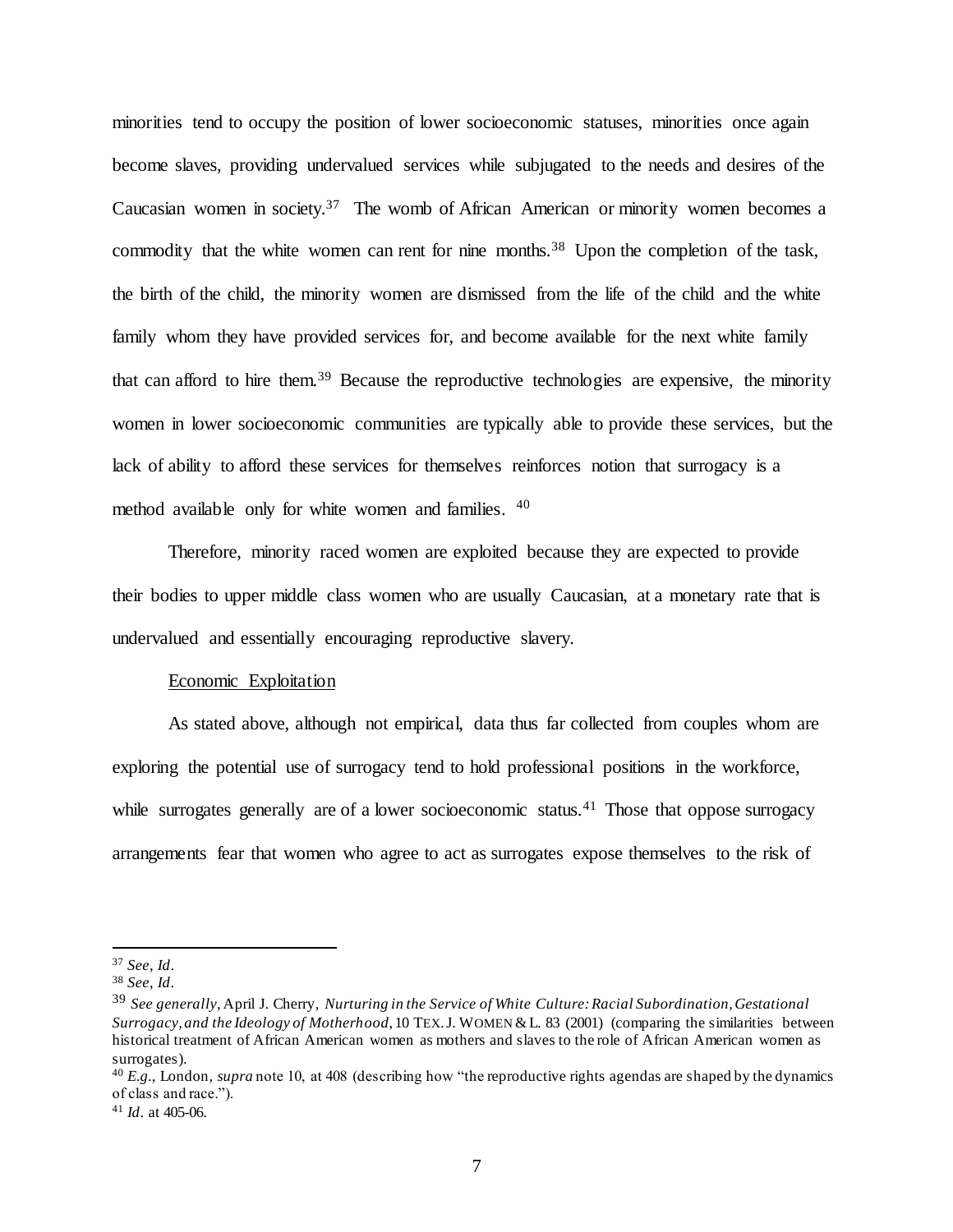economic exploitation, as many may be in need of the money.<sup>42</sup> The financial vulnerability that the women in lower socioeconomic classes endure creates the risk that the commissioning couples may take advantage, by providing minimal compensation disproportion to the services rendered, realizing that these women are desperately in need of any financial payment they can obtain.<sup>43</sup>

The fear of economic exploitation by fertility clinics is also a concern of many opponents. Surrogate pregnancies have been estimated to cost between \$80,000 and \$120,000 per pregnancy.<sup>44</sup> However, surrogates typically only receive 1/4 of the total cost in payment, as the base fee compensation for surrogates is between \$25,000 and \$30,000, subject to increase if there are external factors that may increase compensation.<sup>45</sup> When examining a \$30,000 base price that surrogates may receive over a 9 month period, the payment of the surrogates hourly is vastly below the federal minimum wage, at approximately \$4 per hour.

Because surrogate women generally occupy a lower socioeconomic status in society, it is often difficult for the women to obtain employment.<sup>46</sup> Therefore, the potential lack of alternative employment surrogates may enter the agreement in order to ensure they have an income, even when the payment is low and can cause a health risk.<sup>47</sup>

<sup>&</sup>lt;sup>42</sup> *Id.* at 406 (explaining that a lack of employment and economic income placed these women in vulnerable where positions where their decision to enter into the agreement may no longer be voluntary, but rather what must be done to survive).

<sup>43</sup> *See*, *Id.* at 408 (arguing that because of the economic status of the commissioning couples, the wealth they can offer the surrogate in need of the money, no matter how little in value, may be accepted by the surrogate in order to guarantee income).

<sup>44</sup> Christopher White, *Surrogate Parenthood for Money if a Form of Human Trafficking*, (April 4, 2014) http://www.forbes.com/sites/learnvest/2012/07/23/the-newest-wave-in-outsourcing-to-india-surrogate-pregnancies/ <sup>45</sup> *See generally*, Circle Surrogacy, *How Much do Surrogates Get Paid?* 

http://www.circlesurrogacy.com/surrogates/how-much-do-surrogates-get-paid (discussing how much surrogates usually receive for their services and different factors that may increase or decrease their compensation value). <sup>46</sup> *See*, Mark Strasser, *Parental Rights Terminations: On Surrogate Reasons and Surrogacy Policies*, 60 Tenn. L. Rev. 135, 141 (1992) (arguing that there must not be any other forms of employment for these women to obtain because if they had the choice, they would not become surrogates). <sup>47</sup> *Id*.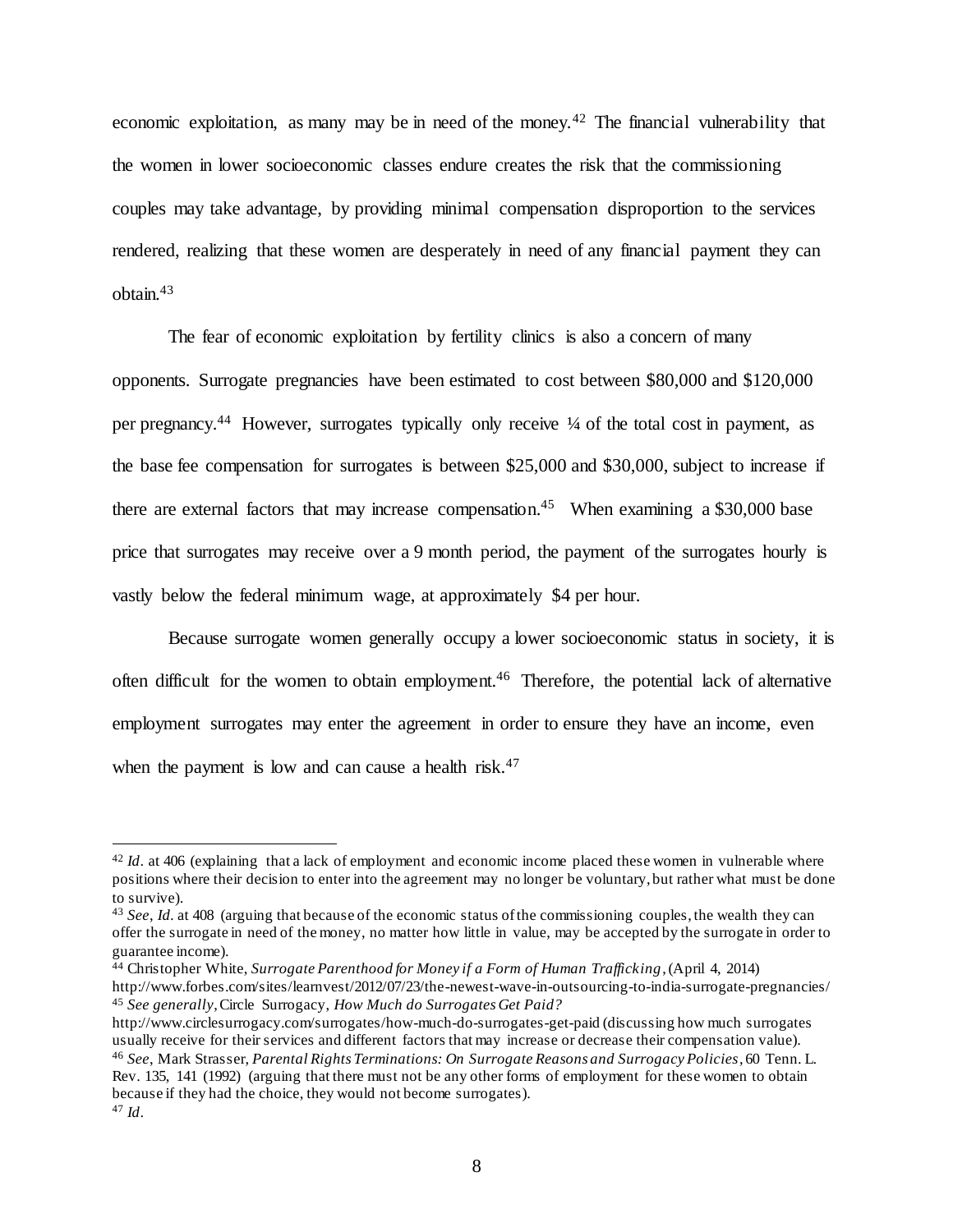# Informed Consent

Another criticism of surrogacy agreements is that the surrogate may be harmed because they are not capable of fully consenting to the surrogacy arrangement.<sup>48</sup> Those who believe that women are not capable of providing informed consent when entering into a surrogacy agreement believe that potential surrogates are unable to grasp the potential psychological risks associated with carrying a child.<sup>49</sup> This belief is founded on the assumption that a surrogate is not able to foresee the possible emotional attachment she may develop with the child during gestation.<sup>50</sup> The concern that a woman is not capable of providing informed consent was highlighted in the decision, *In re Baby M*, as the reason the surrogate refused to surrender Baby M and terminate her parental rights was because she felt a strong bond and connection with the child, as she was both the gestational and biological mother.<sup>51</sup> Although *In re Baby M* demonstrates the concern of many, empirical studies have found that situations similar to what occurred in *In re Baby M* is not pervasive amongst surrogates.<sup>52</sup>

However, the decision to void surrogacy arrangements on the belief that woman are incapable of informed consent because they cannot foresee an emotional attachment to the child upon the birth perpetuates male dominance in society and allows for the continued exploitation of women.<sup>53</sup> By entertaining these concerns, the attitude that women in need of a man's guidance

<sup>48</sup> *See generally*, London, *supra* note 10, at 400- 02.

<sup>49</sup> *Id*. at 400 (arguing that pregnancy may result in a psychological connection to the child that a woman cannot predict occurring prior to the pregnancy and she therefore cannot give informed consent because she is not capable of understanding and comprehending the potential outcomes).

<sup>50</sup> *E.g.*, *Id*.

<sup>51</sup> *See, In re Baby M*, *supra* note 24, at 415 (describing how the surrogate refused to comply with the agreement to relinquish the child because she had not anticipated the emotional attachment and bond she felt with t he child). <sup>52</sup> *See*, London, *supra* note 10, at 401 and n.90. (describing empirical evidence concluding that none of the surveyed surrogates expressed doubt in regards to their decision to relinquish the child to the intended parents).

<sup>53</sup> *See*, *Id*. at 401 (arguing that the advancement of this argument will undermine the feminist theory of selfautonomy).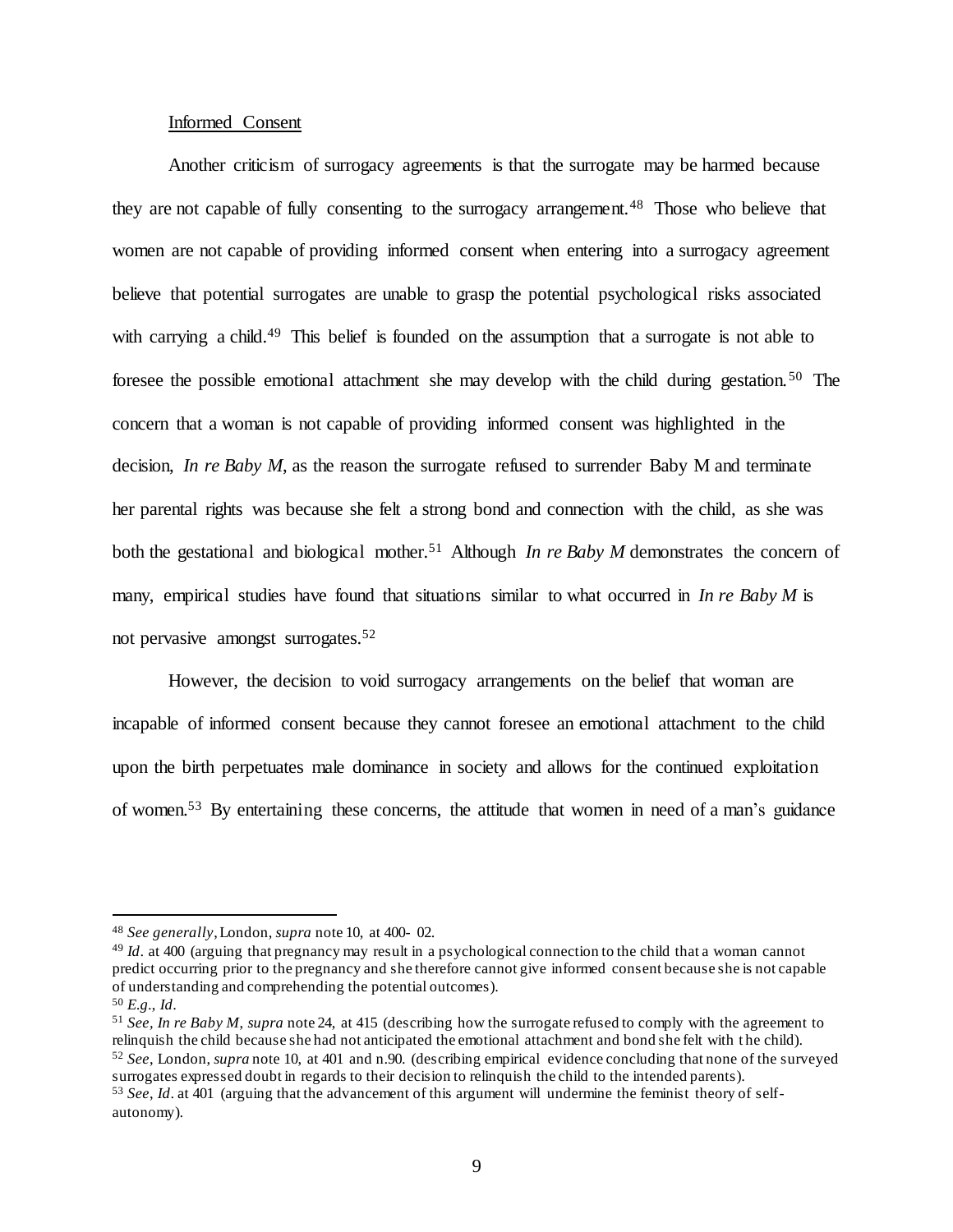in order to protect her psychological well-being continues to invade society.<sup>54</sup> By continuing to endorse the belief that women are incapable of providing informed consent, women's decision making ability will continue to be considered inferior to that of the men's.<sup>55</sup>

# C. *Harm to the Intended Parents*

#### Economic exploitation

Intended parents risk being the victim of economic exploitation different than that of the surrogates because the intended parents typically are in a higher socioeconomic class.<sup>56</sup> However, the intended parents are vulnerable to being exploited because of their desire for children and to have a family.<sup>57</sup> For some example, the desire of intended parent's to have a child via surrogacy costs them their life savings and did not result in a child, as the intended parents continued to provide compensation to a fertility clinic based on fraudulent statements made by the clinic.<sup>58</sup> Unfortunately, by the time the couple realized the scheme, it was already to 0 late and their vulnerability and desire for a child led to their economic exploitation.<sup>59</sup>

Surrogacy arrangements produce ethical, moral and legal problems for society.<sup>60</sup> The central concerns of surrogacy arrangements revolve around the harm that can result from their creation to the child born via a surrogacy arrangement, the surrogate mother, and the intended

 $\overline{a}$ 

<sup>56</sup> *See*, Julie Shapiro, *For a Feminist Considering Surrogacy, Is Compensation Really the Key Question?* , 89 WASH. L. REV. 1345, 1349 (2014) (arguing that the intended parents typically are in a higher socioeconomic status than the surrogate, but the intended parents are still vulnerable to economic exploitation, even if for a different reason). <sup>57</sup> *See*, *Id*. at 1349 n.20 (arguing that intended parents may be economically exploited because of their willingness to spend an amount necessary to fulfill their desire to have a child).

<sup>54</sup> *Id.*

<sup>55</sup> *Id.*

<sup>58</sup> *See*, Tamar Lewin, *A Surrogacy Agency that Delivered Heartache*, (July 27, 2014),

http://www.nytimes.com/2014/07/28/us/surrogacy-agency-planet-hospital-delivered-heartache.html (explaining how a couple unknowingly relied on fraudulent statements and kept providing payment to a fertility clinic that took the money but did not provide for a surrogate or child).

<sup>59</sup> *Id*.

<sup>60</sup> *See*, Lorillard, *supra* note 7, at 238.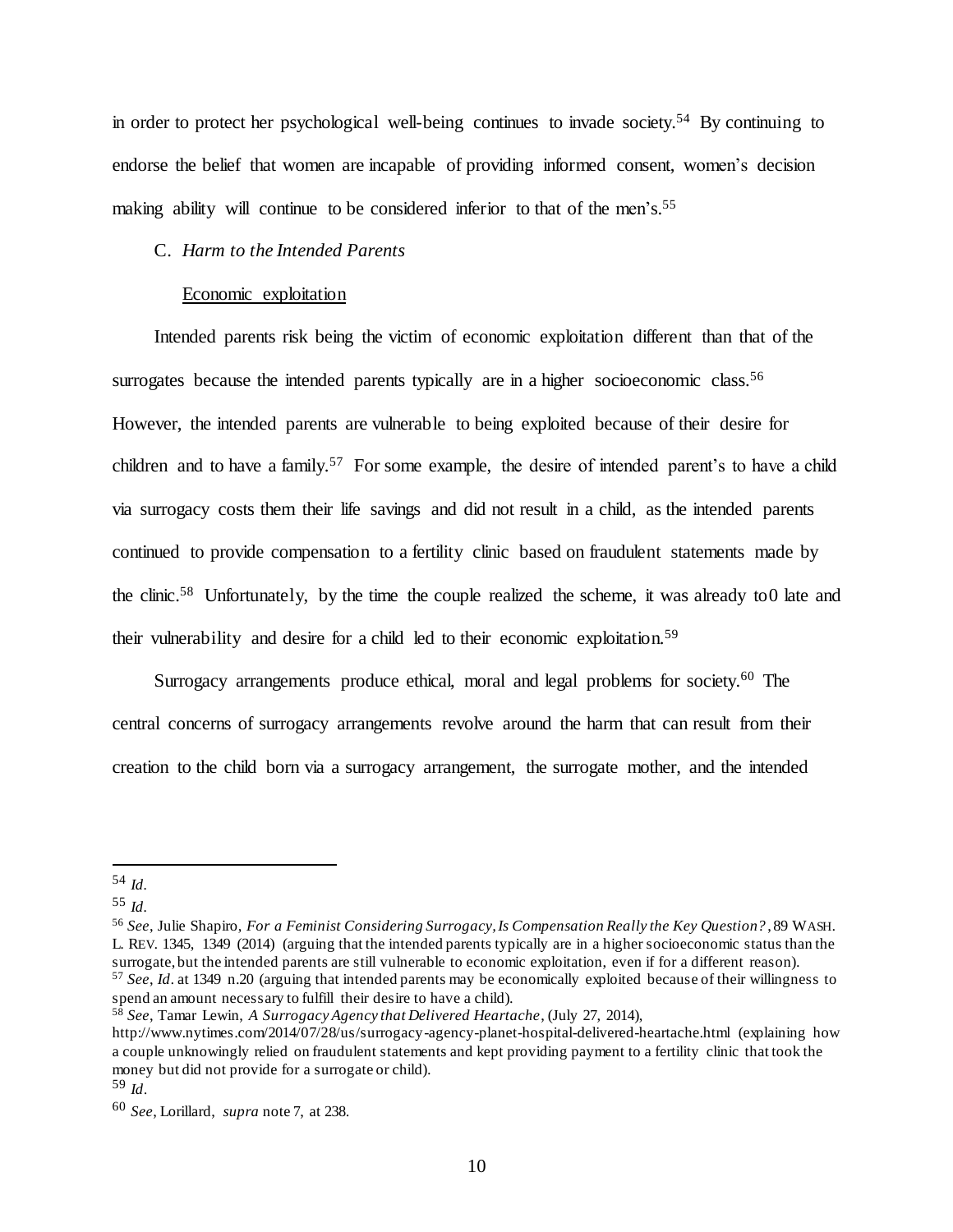parents of the child.<sup>61</sup> Some of the concerns that both opponent and proponents of surrogacy have addressed are the commodification of women and children, racial exploitation of surrogate women, economic exploitation of both the surrogate mother and the intended parents and whether the surrogate woman has the ability to provide informed consent to enter in the surrogacy agreement.<sup>62</sup> Considering all of the concerns of surrogacy that scholars have eluded to, the courts in the United States have been attempted to approach surrogacy in a manner what would best protect all of the parties involved. However, in trying to do so, courts have taken different perspectives to the best approach to prevent these potential harms. The current law in the United States are inconsistent, leaving parties uncertain of their rights when entering into a surrogacy agreement.

# III. Current Law

In most cases, before a surrogate become pregnant, the contracting parents and the surrogate execute an agreement setting forth the terms of the arrangement and indicating who will be the parents of the child when the child is born.<sup>63</sup> Most surrogacy agreements will never be reviewed by a judge because in most cases, the parties comply with the terms of the agreement. When they do not, however, they present intractable legal, ethical, and moral questions as we have seen. This part examines cases in the United States and the approaches different state courts and legislatures have taken when addressing the enforceability and validity of surrogacy agreements.

# A. The Perspective of the Courts

<sup>61</sup> *See generally*, London, *supra* note 10, 398-408.

<sup>62</sup> *Id*.

<sup>63</sup> *E.g.*, *In re Baby M*, *supra note 24*, at 411 (explaining that the two parties, the surrogate and the intended parents, had entered into a surrogacy agreement).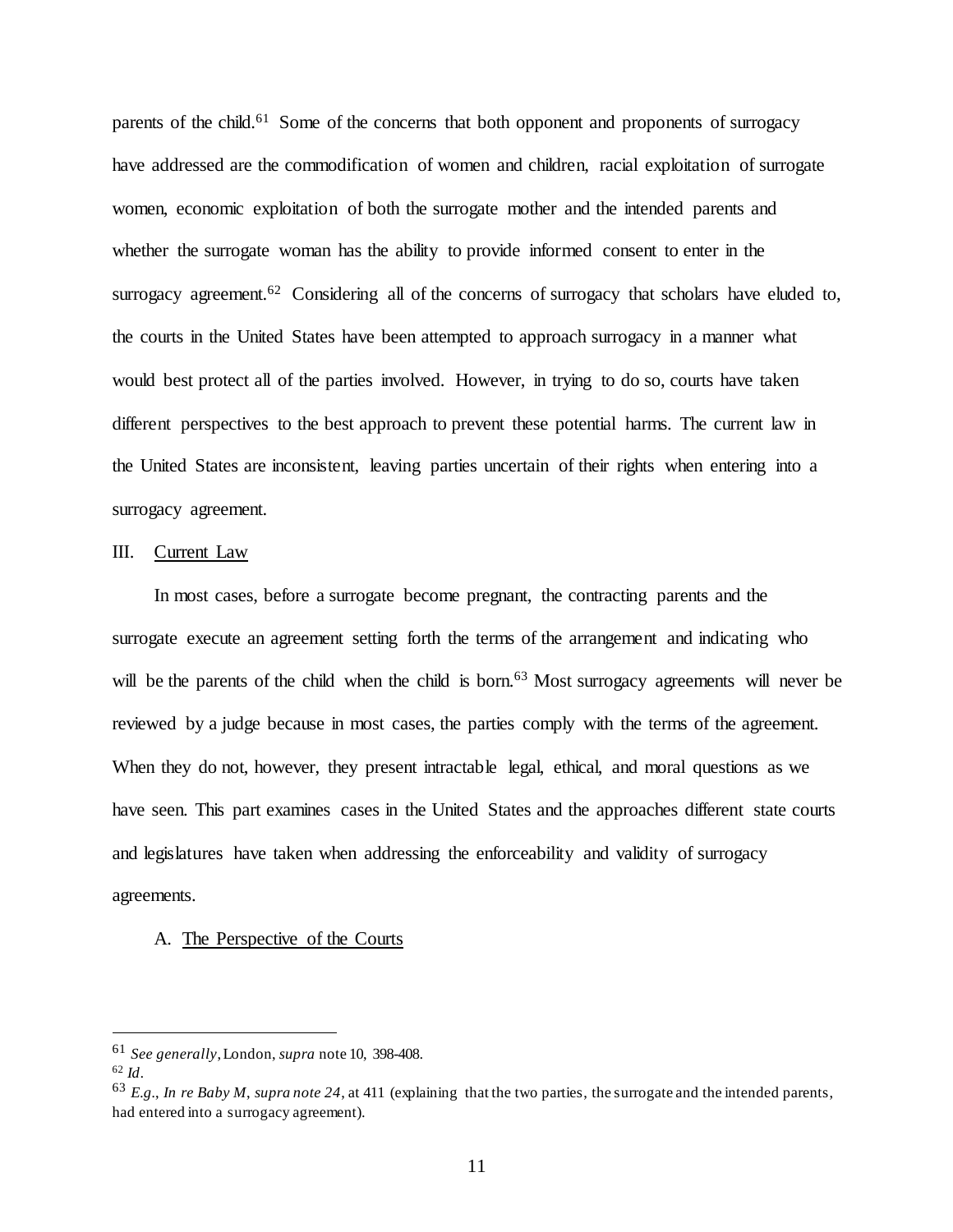# **New Jersey**

Surrogacy entered the spotlight of discussion with the decision of the New Jersey Supreme Court case *In re Baby M*, the first surrogacy case to reach a state supreme court.  $64$  This case involved a traditional surrogacy agreement between Ms. Whitehead, the surrogate, and Mr. Stern, the contracting father who was also the genetic father.<sup>65</sup> Ms. Whitehead agreed to serve as a surrogate for Mr. Stern and his wife, who was unable to conceive and carry a baby to term.<sup>66</sup> Upon the birth of the child, Ms. Whitehead would surrender the child to Mr. Stern and his wife as well as renounce her parental rights, allowing Mrs. Stern to legally adopt the child as her own.<sup>67</sup> However, after the birth of the child, Ms. Whitehead refused to comply with the terms of the contract, and refused to deliver Baby M to the Sterns or relinquish her parental rights.<sup>68</sup> As a result, Mr. Stern filed a complaint to have the surrogacy agreement enforced.<sup>69</sup> The New Jersey trial court held that the surrogacy agreement was valid and should be enforced, thereby declaring Mr. and Mrs. Stern the legal parents of Baby M as stipulated by the contract.<sup>70</sup>

Following the decision of the trial court, Ms. Whitehead appealed.<sup>71</sup> The New Jersey Supreme Court reversed the decision of the trial court and held that the surrogacy agreement between Mr. Stern and Mrs. Whitehead was invalid and would not enforce the agreement.<sup>72</sup> As a result, the Supreme Court retracted Mrs. Stern status as the legal mother and alternatively held

<sup>64</sup> *E.g.*, Shapiro, *supra* note 56, at 1053 (explaining this was the first case to discuss surrogacy).

<sup>65</sup> *See generally*, *In re Baby M*, *supra* note 24, at 411 (discussing the general background information and facts of the case).

<sup>66</sup> *Id*.

<sup>67</sup> *Id*. at 412.

<sup>68</sup> *Id*. at 414-15.

<sup>69</sup> *Id*. at 415 (filing complaint requesting the enforcement of the surrogacy contract).

<sup>70</sup> *See*, *Id*. at 418-19 (concluding that the statutes governing the matter, such as adoption and termination of parental rights did not apply to surrogacy contracts because the legislative intent was not to include surrogacy in statutes). <sup>71</sup> *Id*. at 419

<sup>72</sup> *See*, *Id*. at 421-22 (holding that the surrogacy contract was invalid and unenforceable because it conflicted with New Jersey statutes and void against public policy).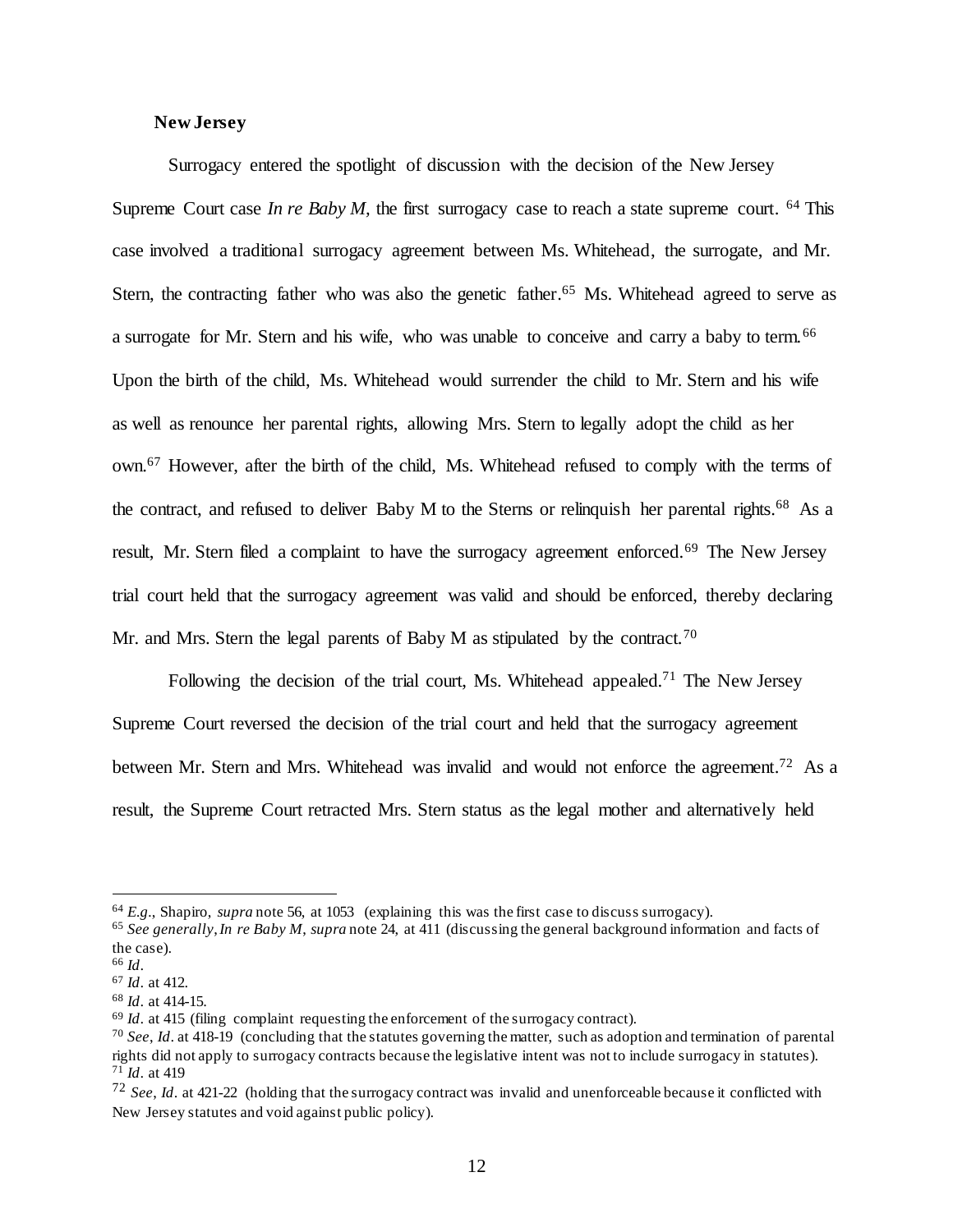that Ms. Whitehead was the child's legal mother. <sup>73</sup> The court reasoned that a contract that requires an exchange of money for the surrender of a child is void because it is against public policy and constitutes "baby-selling."<sup>74</sup> The court held that "our law prohibits paying or accepting money in connection with any placement of a child for adoption."<sup>75</sup> Irrespective of the Supreme Court's holding, custody of Baby M was awarded to Mr. and Mrs. Stern in the best interest of the child, as the Court reasoned Ms. Whitehead had an unstable home environment to raise the child.<sup>76</sup> The decision of the New Jersey Supreme Court firmly established that couples and surrogates in New Jersey entering into surrogacy agreements would not be afforded protection to enforce the agreement from the courts if an issue were to arise.

The New Jersey Supreme Court again addressed the issue of surrogacy agreements fourteen years following the *In re Baby M* case in the case *In re T.J.S.*. <sup>77</sup> However, unlike *In re Baby M, In re T.J.S.* involved a gestational surrogacy agreement.<sup>78</sup> The Plaintiffs, T.J.S. and A.L.S were married and A.L.S. was unable to carry a baby to term.<sup>79</sup> In order to conceive a child, the couple decided that T.J.S. would contribute sperm to fertilize the ovum of an anonymous donor.<sup>80</sup> Once fertilized, the embryo would be implanted into the uterus of  $A.F.^81$ . The surrogate, A.F., entered into the contract with T.J.S. and A.L.S. and was not related to either T.J.S, A.L.S, or the ovum donor. 82

 $\overline{a}$ 

<sup>77</sup> *In re T.J.S.*, 212 N.J. 334 (N.J. 2012)

<sup>73</sup> *Id*.

<sup>74</sup> *Id*.

<sup>75</sup> *Id.* at 396.

<sup>76</sup> *Id*. at 457.

<sup>78</sup> *E.g.*, *See generally*, *Id*. at 335 (indicating that the ovum was to be from that of a anonymous donor, not the surrogate).

<sup>79</sup> *Id*.

<sup>80</sup> *Id*. <sup>81</sup> *Id*.

<sup>82</sup> *Id.*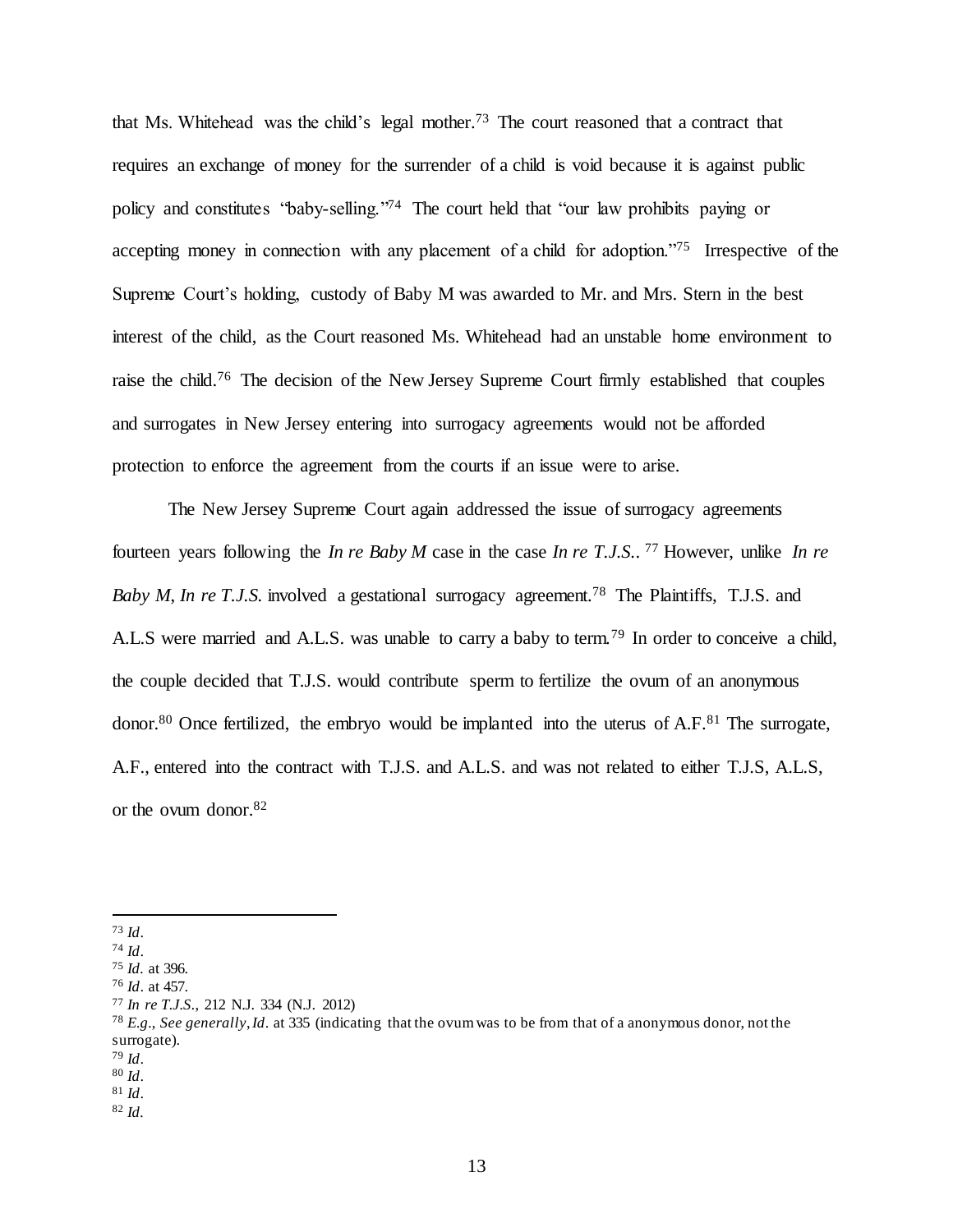Prior to the birth of the child, T.J.S. and A.L.S. sought an order from the court to declare A.L.S. the mother of the child.<sup>83</sup> The court entered the order and upon the child's birth, A.L.S. was listed on the child's birth certificate as the mother in compliance with the order.<sup>84</sup> However, after the order was issued, the Department of Health and Human Services sought to have the order vacated, arguing that it was improper for the court to declare A.L.S. mother because a New Jersey state statute, *N.J.S.A. 9:3-41(e)* stated that a gestational surrogate cannot relinquish her parental rights until seventy-two hours after the birth of the child.<sup>85</sup> Because A.L.S. was declared the mother prior to A.F.'s relinquishing of her parental rights, A.L.S.' title as mother needed to be removed from the birth certificate of the child.<sup>86</sup>

The issue before the court was whether the New Jersey Parentage Act violated the equal protection clause by declaring an infertile male the automatic father of a child genetically related to his wife who had been artificially inseminated, while failing to recognize an infertile woman the automatic mother of a child genetically related to her husband, and that was born to a surrogate.<sup>87</sup> The trial court granted the state's motion to vacate the declaration of A.L.S. as the legal mother on the birth certificate and held that the New Jersey Parentage Act was constitutional.<sup>88</sup> In affirming the lower courts, the New Jersey Supreme Court stated that "the status of maternity is grounded either in a biological or genetic connection to the child."<sup>89</sup> Because A.L.S. was not biologically related to the child, as she did not gestate the child, or

<sup>&</sup>lt;sup>83</sup> *Id.* (explaining that the order from the Superior Court would have mandated that the intended mother, A.L.S. would have been declared as the mother on the child's birth certificate at the time of birth). <sup>84</sup> *Id*.

<sup>85</sup> *Id*. at 336, 347; *See also*, *N.J. Stat. § 9:3-41*.

<sup>86</sup> *See*, *Id*. at 336 (explaining that the Department of Health and Human Services said there was no basis for the relief that the plaintiffs requested and therefore the relief was invalid).

<sup>87</sup> *See generally*, *Id*. at 334

<sup>88</sup> *Id*.

<sup>89</sup> *Id*. at 336.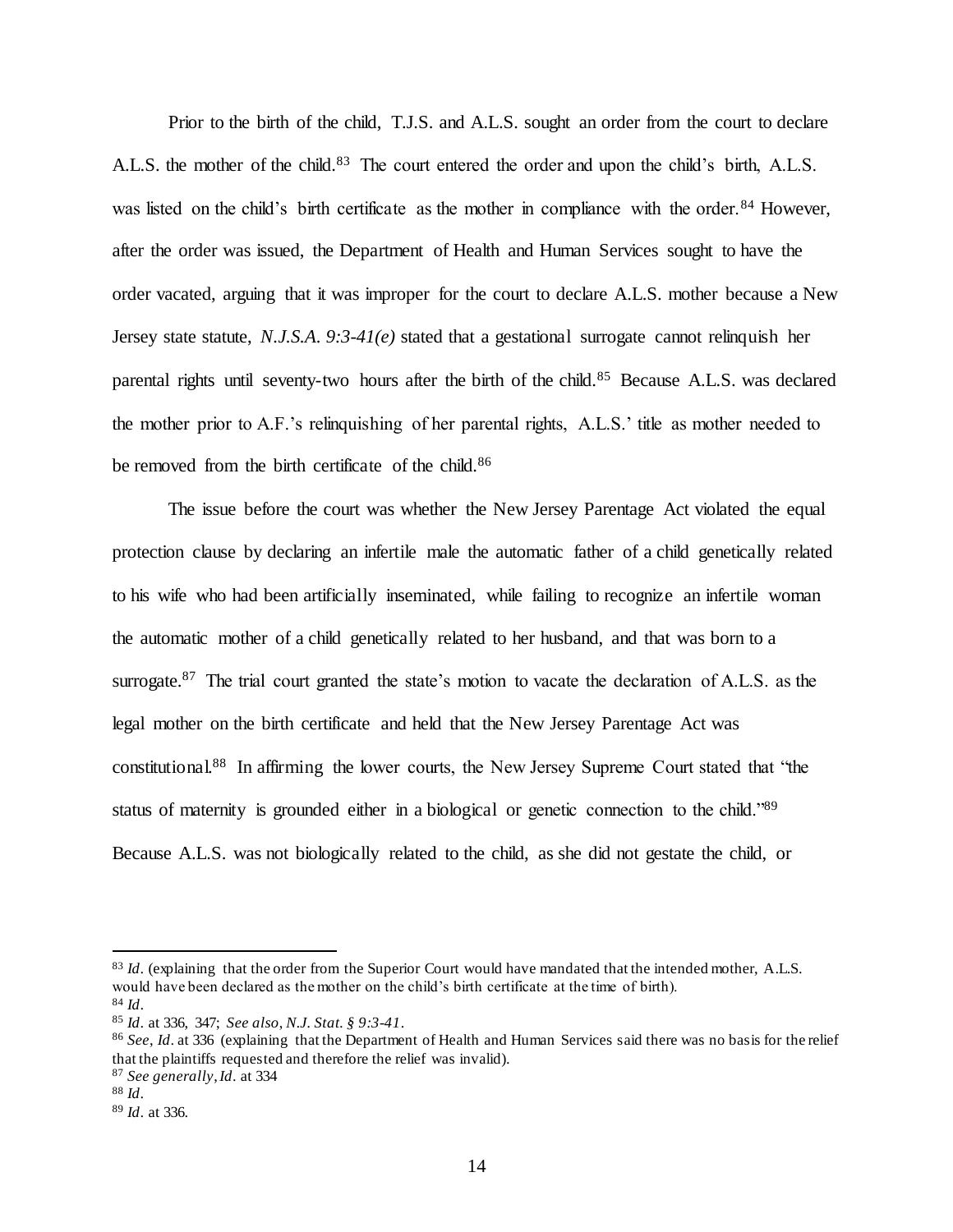genetically related, as A.L.S. did not provide the ovum, the only option that remained to declare A.L.S as the mother was though adoption.<sup>90</sup>

# **California**

Five years after the New Jersey Supreme Court decided *In re Baby M*, the California Supreme Court addressed the enforceability of a gestational surrogacy contract in *Johnson v. Calvert.*<sup>91</sup> Mr. and Mrs. Calvert entered into a gestational surrogacy agreement with Anna Johnson.<sup>92</sup> Anna Johnson agreed to carry to term an embryo created with the Calvert's gametes.<sup>93</sup> Just as *In re Baby M* and *In re T.J.S.*, Ms. Johnson agreed to surrender all parental rights upon the birth of the child.<sup>94</sup> However, the relationship between the Calverts and Ms. Johnson deteriorated during the pregnancy and as a result, Ms. Johnson refused to relinquish the baby to the Calverts.<sup>95</sup>

At the birth of the child, both women claimed to be the child's mother.<sup>96</sup> Mrs. Calvert, the intended mother, claimed to be the mother because the child was genetically hers. $97$ Alternatively, Ms. Johnson, the surrogate, claimed to be the mother because the child was biologically hers as she had gestated the child.<sup>98</sup> Unlike the New Jersey Supreme Court in *In re Baby M*, the California Supreme Court enforced the surrogacy contract and concluded that in gestational surrogacy agreements, the intent of the parties would be a dispositive factor in

l

<sup>97</sup> *Id*.

<sup>90</sup> *Id*.

<sup>91</sup> *Johnson v. Calvert*, 5. Cal. 4th 84 (Cal. 1993).

<sup>92</sup> *Id*. at 87

<sup>&</sup>lt;sup>93</sup> *Id.* (indicating that the surrogacy agreement was a gestational surrogacy).

<sup>94</sup> *Id*.

<sup>95</sup> *Id*. at 87-88

<sup>96</sup> *Id.* at 88.

<sup>98</sup> *Id*.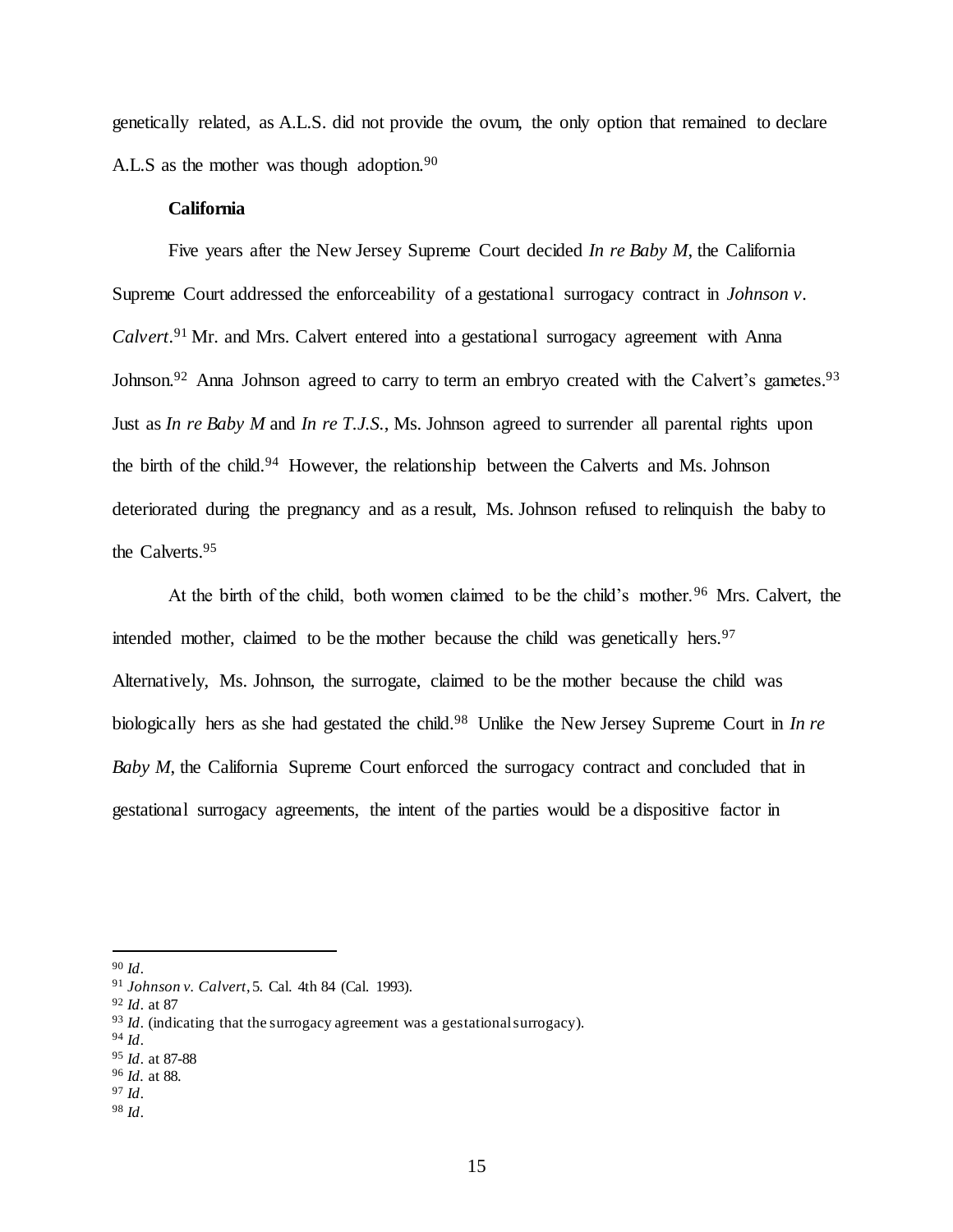deciding parentage.<sup>99</sup> Therefore, because Mr. and Mrs. Calvert were the intended parents, they were the child's legal parents.<sup>100</sup>

Five years after *Calvert v. Johnson* was decided, the California Court of Appeals held in *In re Marriage of Buzzanca*, that gestational surrogacy agreements are enforceable even if the intended parents are not genetically related to the child so long as the surrogate herself was not genetically related to the child.<sup>101</sup> The court reasoned that the intended parents would be the legal parents of the child because it was their consent to a medical procedure that caused the procreation of a child.<sup>102</sup> But for the actions of the intended parents, the child would not have come to existence.<sup>103</sup> The court iterated that "the people who 'choose' to bring a child into being are likely to have the child's best interest at heart," and therefore, the legal parents should be the intended parents.<sup>104</sup>

# **Tennessee**

The Tennessee Supreme Court in the matter, *In re C.K.G.* determined that the intent of the parties involved would not be a dispositive factor, but that it should be taken in consideration when determining parentage.<sup>105</sup> In *In re C.K.G.*, Dr. Charles K.G. and Ms. Cindy C. decided to have a child and pursued in vitro fertilization through a fertility clinic.<sup>106</sup> Although the parties were not married, both parties understood and expected that they would raise the children

<sup>99</sup> *Id*. at 93 (stating that when one woman contributes genetically to the child and the other biologically as the gestator, the woman that intended to procreate the child is the natural mother under California law. <sup>100</sup> *Id.*

<sup>101</sup> *In re Marriage of Buzzanca*, 61 Cal. App. 1410 (Cal. Ct. App. 1998).

<sup>102</sup> *Id.* at 1410.

<sup>103</sup> *Id*. at 1425-26

<sup>104</sup> *Id*. at 1425

<sup>105</sup> *See generally*,*In re C.K.G.*, 173 S.W.3d 714, 728 (Tenn. 2005) (explaining that the court is declining to adopt the intent test of California, but will consider intent amongst other factors when examining the facts of a particular case).

<sup>106</sup> *Id*. at 717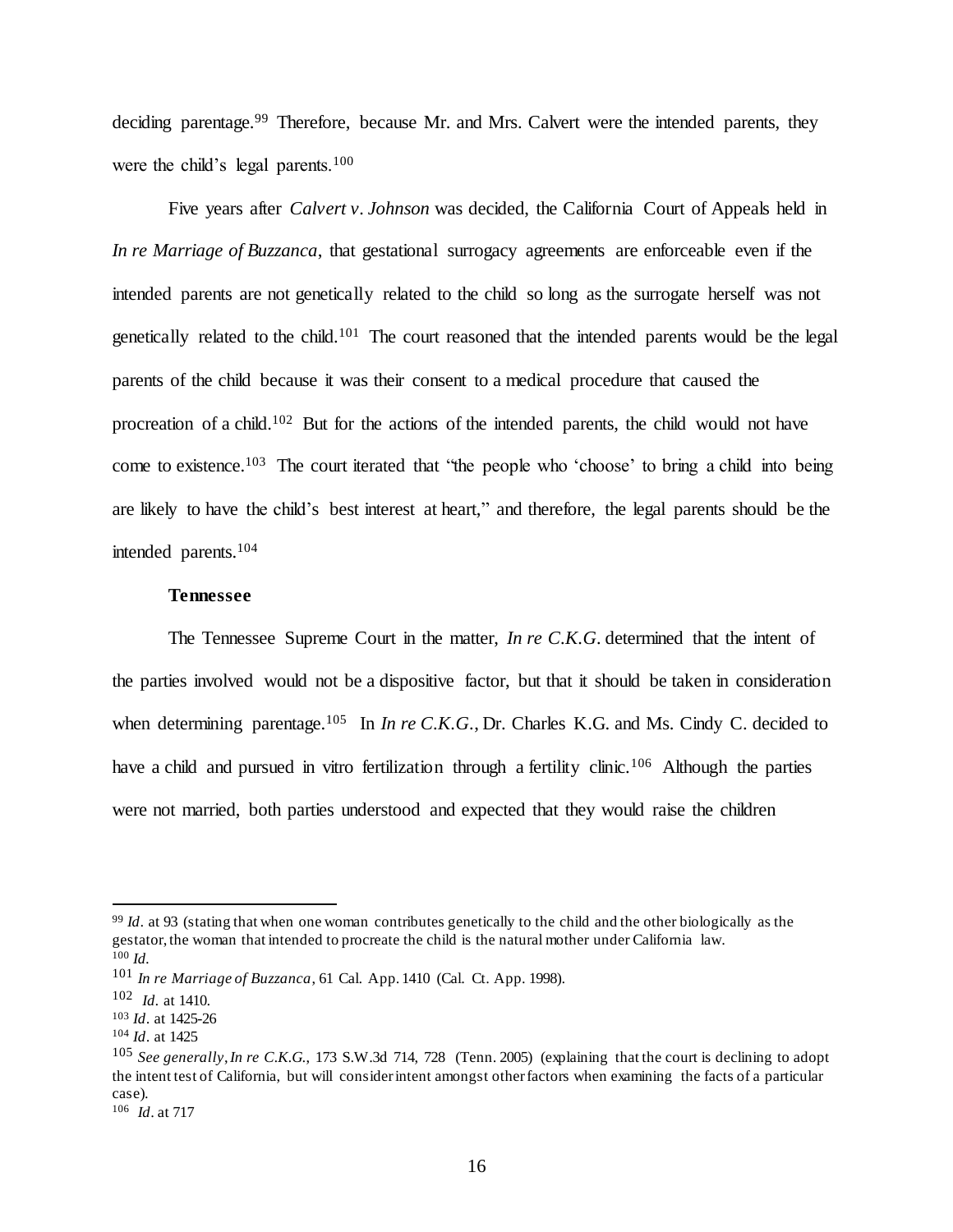together.<sup>107</sup> Because of Cindy's age, the two parties agreed to enter into a joint contract that stated that Cindy would use an anonymous donor ovum and Charles' sperm to conceive the child and explicitly included that although the children would not be genetically related to Cindy, she would be the mother of any children born to her as a result of the egg donation.<sup>108</sup> Both parties signed the contract and soon after the implementation of the embryos, Cindy became pregnant with triplets.<sup>109</sup> At the birth of the children, the birth certificate listed Cindy as the mother and Charles as the father.  $110$ 

After the children were born, the relationship between Charles and Cindy deteriorated.<sup>111</sup> Charles became distant and less involved with the children and withheld financial support from Cindy and his children.<sup>112</sup> As a result, Cindy sought to have parentage established and wanted to obtain custody of the children and child support from Charles.<sup>113</sup> In response, Charles argued that Cindy was not the mother of the children because she lacked a genetic connection.<sup>114</sup> In response to the petition, the juvenile court held that Cindy "is the birth mother and always had the intent to bring these children for herself and Charles."<sup>115</sup> The Court of Appeals affirmed the juvenile court's decision and adopted the intent test established in *Johnson v. Calvert*, holding that the issue of who the parents of the children are should be determined by examining the intent of the parties and not only genetic contribution.<sup>116</sup> However, the Supreme Court of Tennessee refused

<sup>107</sup> *Id*. at 718

<sup>108</sup> *Id*. at 717

<sup>109</sup> *Id*. at 718 <sup>110</sup> *Id*.

<sup>111</sup> *Id*.

<sup>112</sup> *Id*.

<sup>113</sup> *Id*. (explaining that Cindy filed a petition in the juvenile court to establish parentage to obtain custody and child support for her children).

<sup>114</sup> *Id*.

<sup>115</sup> *Id*. at 719

<sup>116</sup> *Id*.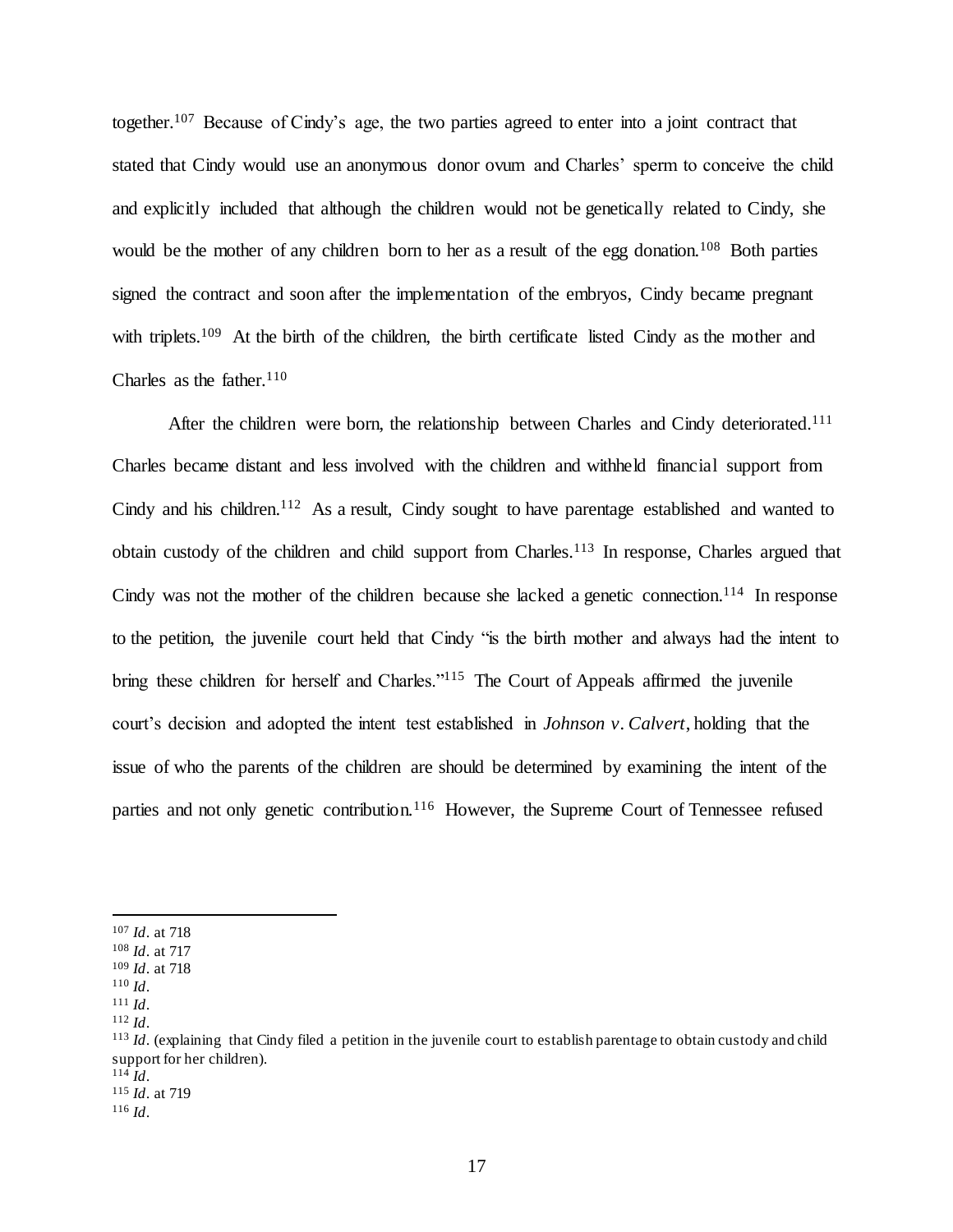to adopt the intent test.<sup>117</sup> Instead, the Court decided that to determine the enforceability of the agreement in declaring the mother of the children, they would look at particular factors in making their decision.<sup>118</sup> In their case analysis, the Court held that the relevant factors in determining motherhood were: genetics, intent, gestation, and the absence of controversy between the gestator and the genetic "mother."<sup>119</sup> In examining these four factors, the Supreme Court of Tennessee concluded that Cindy was the legal mother of the children because Cindy had the intent to raise the children, had gestated the children creating a biological connection, and the genetic mother was an anonymous ovum donor who was not seeking parental rights or status. 120

In an attempt to address the moral, ethical and legal concerns associated with surrogacy agreements, three different state courts provided three different approaches for determining the legal mother of the child born via a surrogate. The inconsistency in approaches determined by the court to provide for the best interests of all the parties involved is troublesome for parties contemplating entering into surrogacy agreements, as it may be unclear what their rights are if the relationship were to deteriorate or an issue were to arise. Therefore, an examination of other surrogacy models may provide a solution for the United States in helping to guide courts when determining motherhood and the validity and enforceability of surrogacy arrangements.

#### IV. The Model Across the Pond: A Look at Surrogacy In the United Kingdom

Because courts in the United States have continued to adopt different approaches for determining parentage in surrogacy agreement, couples and surrogates who enter into the

<sup>&</sup>lt;sup>117</sup> *Id.* at 726. (refusing to adopt either the intent test as a general rule for determining parentage with surrogacy agreements).

<sup>118</sup> *Id*. at 727

<sup>119</sup> *Id*. at 727-30.

<sup>120</sup> *See, Id*.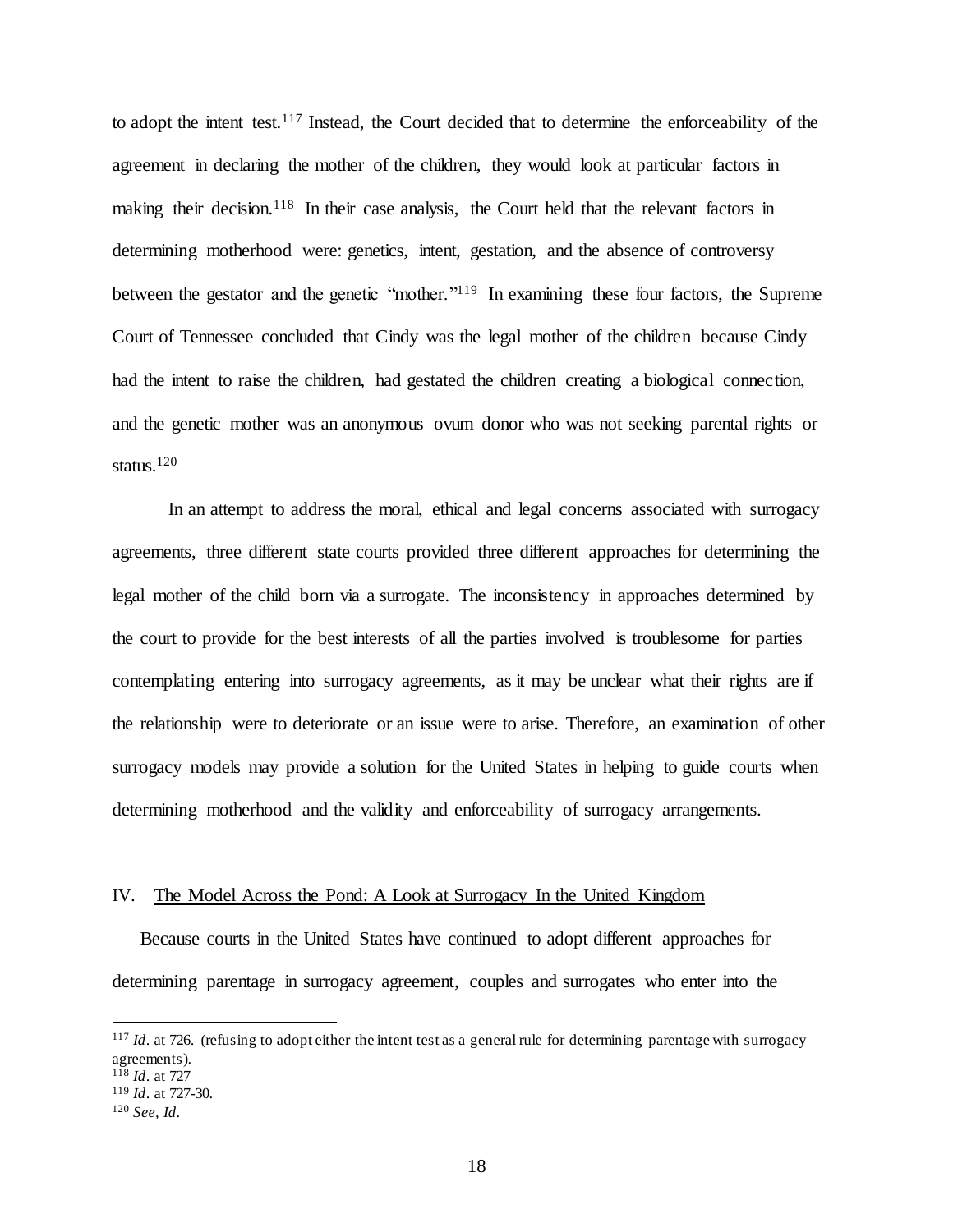agreements are left with constant uncertainty of how a court is likely to decide the outcome of the case if an issue were to arise. In order to provide certainty and consistency to the parties of surrogacy contracts, the United States should adopt an approach to surrogacy agreements similar to that of the United Kingdom.

The United Kingdom's first impression with surrogacy was in 1985 when the first child, Baby Cotton, was born via a surrogate in the country.<sup>121</sup> At the time, the United Kingdom did not have a statute that legally banned the practice of surrogacy.<sup>122</sup> However, prior to the birth of Baby Cotton the United Kingdom government had commissioned a committee, the Warnock Committee, to investigate advanced reproductive technologies such as surrogacy.<sup>123</sup> Based upon the recommendations of the committee, the government enacted the Surrogacy Arrangements Act of 1985. 124

The Surrogacy Arrangements Act of 1985 is a uniform law that made it a criminal offense for any party of the surrogacy arrangement to receive financial benefit for participating in the arrangement.<sup>125</sup> A person violates this provision of the Surrogacy Arrangements Act of 1985 if they: "(a ) initiate or take part in any negotiations with a view to the making of a surrogacy arrangement, (b) offer or agree to negotiate the making of a surrogacy arrangement, or (c) compile any information with a view to its use in making, or negotiating the making of, surrogacy arrangement." $126$  If a party to the arrangement or a third party, such as members of the surrogate or intended parent's family, are found to have made or received payments in violation

<sup>121</sup> *See*, Austin Caster, *Don't Split the Baby: How the U.S. Could Avoid Uncertainty and Unnecessary Litigation and Promote Equality by Emulating the British Surrogacy Law Regime*, 10 CONN. PUB. INT.L.J. 477, 492 (2011). <sup>122</sup> *Id*.

<sup>123</sup> *Id*. at 492-93

<sup>124</sup> *Id*. at 493

<sup>125</sup> *See generally*, *Surrogacy Arrangements Act*, 1985, c. 49 (1985), available at

http://www.legislation.gov.uk/ukpga/1985/49 (detailing the possible penalties that could result from a violation of the Act).

<sup>126</sup> *Id*. (explaining what constitutes a violation of the Surrogacy Arrangements Act)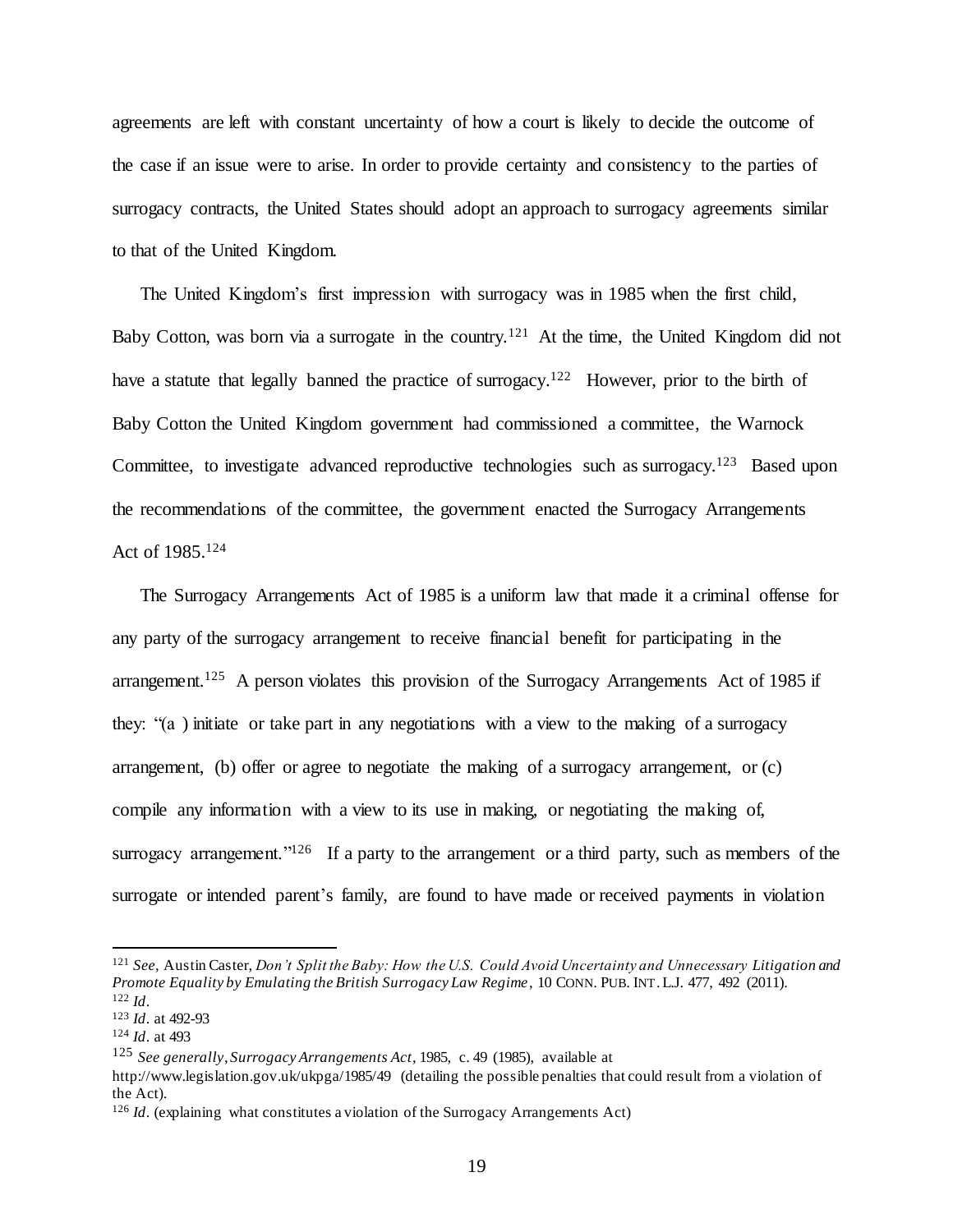of this section of the Surrogacy Arrangements Act of 1985, the individual faces the possibility of a monetary fine or imprisonment not exceeding 3 months time.<sup>127</sup>

Although the committee recommended that criminal law penalties be implemented to deter commercialized surrogacy, the committee did not reject surrogacy arrangements wholly.<sup>128</sup> Instead, the committee recommended the allowance of altruistically motivated surrogacy arrangements without punishment.<sup>129</sup> In arrangements motivated by altruism, there is no exchange of money for services rendered, but the government does allow the surrogate to be compensated for "reasonable expenses."<sup>130</sup> However, the government did not elaborate or define what would consist a reasonable expense.<sup>131</sup>

In addition to requiring surrogacy arrangements be non-commercialized, the United Kingdom also recommends that the intended parents of the child should be listed as the parents on the birth certification in order to help avoid litigation.<sup>132</sup> In support of the decision to list the intended parents on the birth certificate, the United Kingdom examined other areas of law and circumstances that had arisen.<sup>133</sup>

# A. *Problems with the Approach Taken by the United Kingdom*

One criticism of the Surrogacy Arrangements Act of 1985 is that the Act never defined what constitutes a "reasonable expense" leaving uncertainty as to whether a payment is a violation of

<sup>127</sup> *See*, *Id.* (explaining that an individual does not have to be a party to a surrogacy arrangement in order to be subject to the penalties of the Act).

<sup>128</sup> Id.

<sup>129</sup> *See*, Caster, *supra* note 121, at 493 (arguing that the United Kingdom only invalidated surrogacy arrangements that involved monetary compensation.

<sup>&</sup>lt;sup>130</sup> *Id.* at 494 (allowing for reasonable expenses to be paid to the surrogate, but did not define what constitutes a reasonable expense in the Surrogacy Arrangements Act of 1985).

<sup>131</sup> *Id*.

<sup>132</sup> *Id*. at 494-95 (allowing the intended parents to be listed on the birth certifications in order to try to prevent litigation over parentage and custody).

<sup>133</sup> *See generally*, *Id.* at 495 (examining the birth certificates of unwed mothers and the government's allowance to eliminate the father's name from the birth certificate, indicating that it is not a requirement for birth certification to like both biological parents).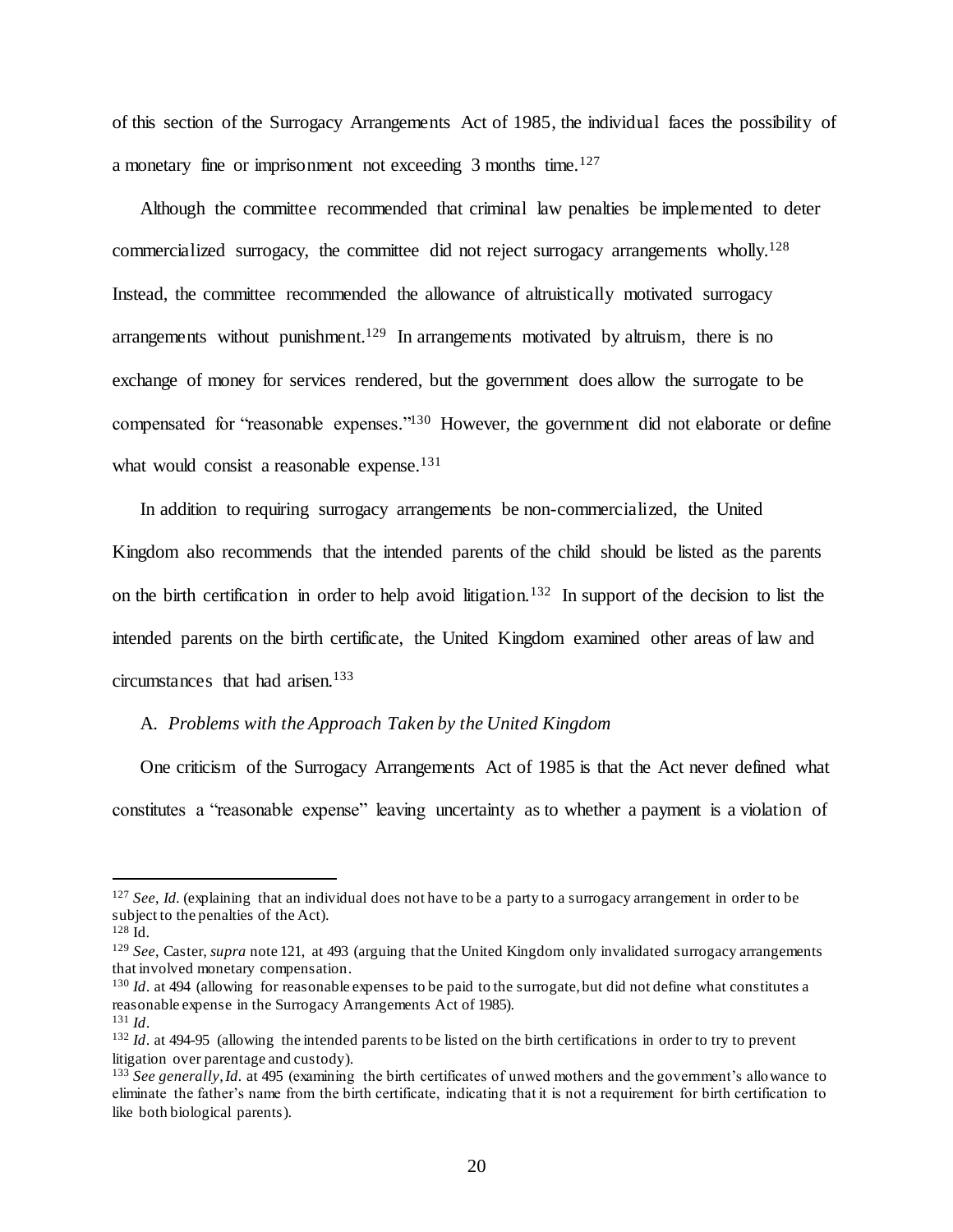the Act.<sup>134</sup> Because it is the responsibility of the parties to determine what constitutes a "reasonable expense," the seemingly easy to administer law now lends itself to the possibility of abuse and leaves the parties with uncertainty as to whether they would be subject to potential criminal liability against them.<sup>135</sup>

In addition, although the United Kingdom approach recommends the intended mother by listed as the mother, the intended mother is not automatically listed as the legal mother of the child on the birth certificate. <sup>136</sup> Rather, the surrogate is listed on the birth certificate automatically as the legal mother because of her biological connection to the child.<sup>137</sup> In order for the intended mother to be considered the legal mother, the surrogate must sign a parental order after the birth transferring her parental rights to the intended mother.<sup>138</sup> Because the United Kingdom does not consider the surrogacy arrangements binding on the parties, if the surrogate deviates from the arrangement and upon the birth refuses to relinquish her parental rights, the court will not enforce the order and the intended mother will not be listed on the birth certificate.<sup>139</sup> Therefore, incapable of predicting how parties to the arrangement will act during and after the pregnancy, both intended parents and surrogates have little certainty as to the possible outcome of the arrangement upon execution of the contract.

 $\overline{a}$ 

<sup>136</sup> *See generally*, *Id*. at 494-95 (granting the intended parents the right to have their names included on the birth certificate even when there is no biological link between the intended parents and the child).

<sup>137</sup> *See generally*, gov.uk, *Rights for Surrogate Mothers*, https://www.gov.uk/rights-for-surrogate-mothers (acknowledging that the woman who give birth will always be declared the mother on the birth certificate unless a parental order is signed transfer parental rights to the intended parent). <sup>138</sup> *Id*.

<sup>134</sup> *See*, *Id*. at 494 (leaving the decision of what constitutes a reasonable expense to the parties involved in the surrogacy agreement).

<sup>135</sup> *See*, *Id*.

<sup>139</sup> *See*, *Id* (indicating that if there is no violation of the Surrogacy Arrangements Act of 1985, then the court will not get involved in a dispute between the parties to the contract because the agreement is invalid to the court and the default presumption that the woman is gives birth is the mother will be enforced, even if the contract between the parties states otherwise).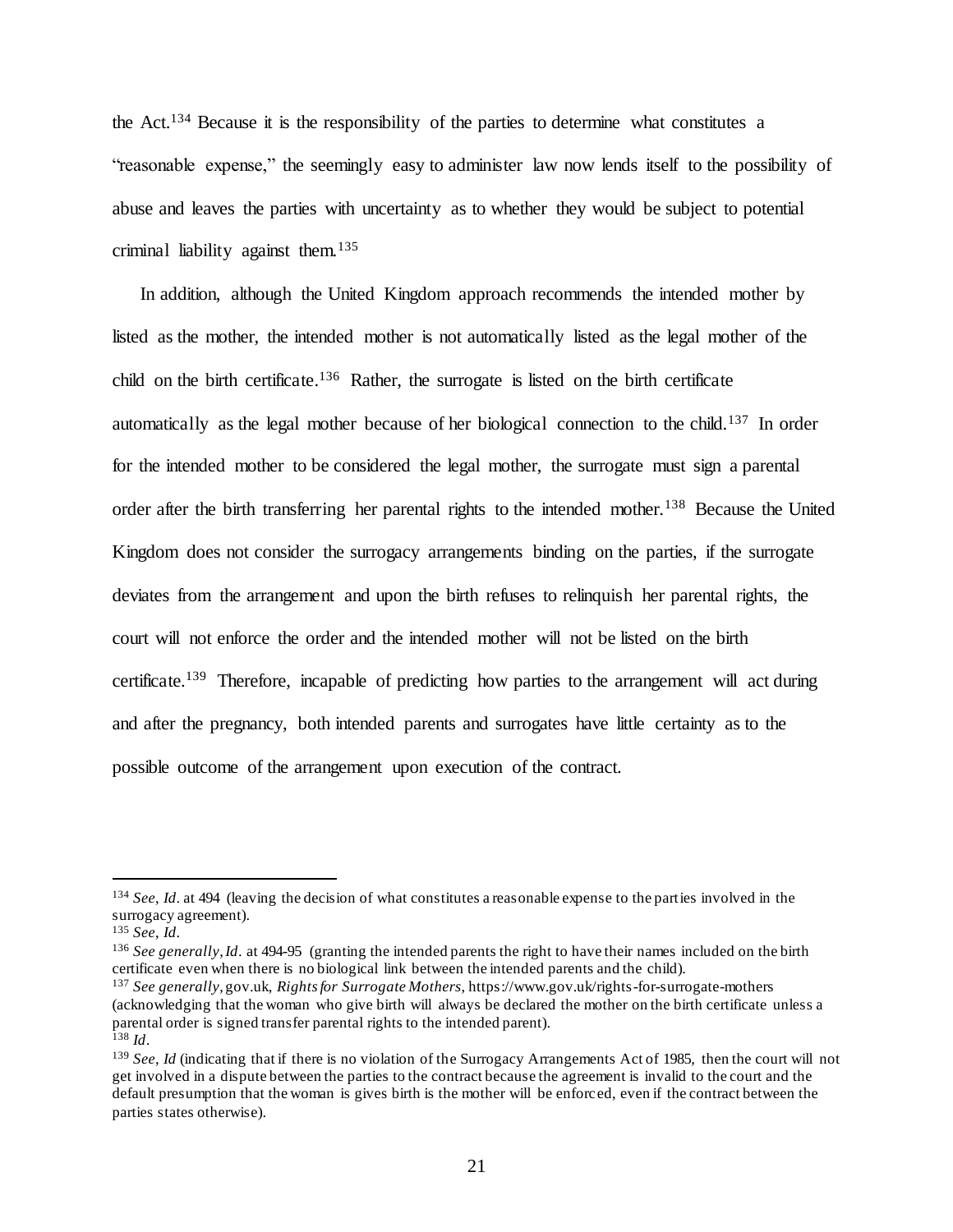# V. Proposals and Recommendations for the United States

Because of the advancements to reproductive technology in the last few years, surrogacy has involuntarily led us to live in a world where a child may have as many as sixteen potential parental combinations.<sup>140</sup> As there are approximately six million women that suffer from an infertility problem, and as technology continues to advance it is likely that the number of women who elect to explore surrogacy or other infertility methods will continue to increase.<sup>141</sup> In order to avoid excessive litigation and uncertainty as to the parentage of the child, the United States must adopt a model of uniform surrogacy regulation, similar to the system enacted in the United Kingdom. Authorizing a system in which surrogacy agreements are non-commercial and the intended parents are declared the parents of the child will eliminate virtually all of the concerns surrogacy agreements are often forced to overcome.

A. *Proposed Law for the United States*

The proposed law that the United States should adopt must be a uniform federal law that all states are required to abide by. The law will require that:

- (1) No person in the United States shall engage in commercial surrogacy which includes: "(a) initiate or take part in any negotiations with a view to the making of a surrogacy arrangement,
	- (b) offer or agree to negotiate the making of a surrogacy arrangement, or
	- (c) compile any information with a view to its use in making, or negotiating the making of, surrogacy arrangements;"<sup>142</sup>
- (2) All persons engaged in surrogacy arrangements shall:

- (a) be engaged in the arrangement for altruistic motivations
- (b) make and receive payments through an approved third party organization for the sole purpose of medical and legal expenses
- (3) For the purposes of this section, a person does an act on a commercial basis if:

<sup>140</sup> *See*, Hill, *supra* note 1, at 355 (indicating that with the advancement of technology and the ability to separate conception and gestation, there are 16 different reproductive combinations, excluding from the number traditional conception and childbirth).

<sup>141</sup> *See*, Cahn, *supra* note 2, at 1081 (demonstrating that many women in the United States suffer to some extent from infertility problems and that 8% of the women in the United States will seek infertility assistance to try to have children).

<sup>142</sup> *See generally*, *Surrogacy Arrangements Act*, *supra* note 121 (listing what constitutes commercialized surrogacy in violation of the act).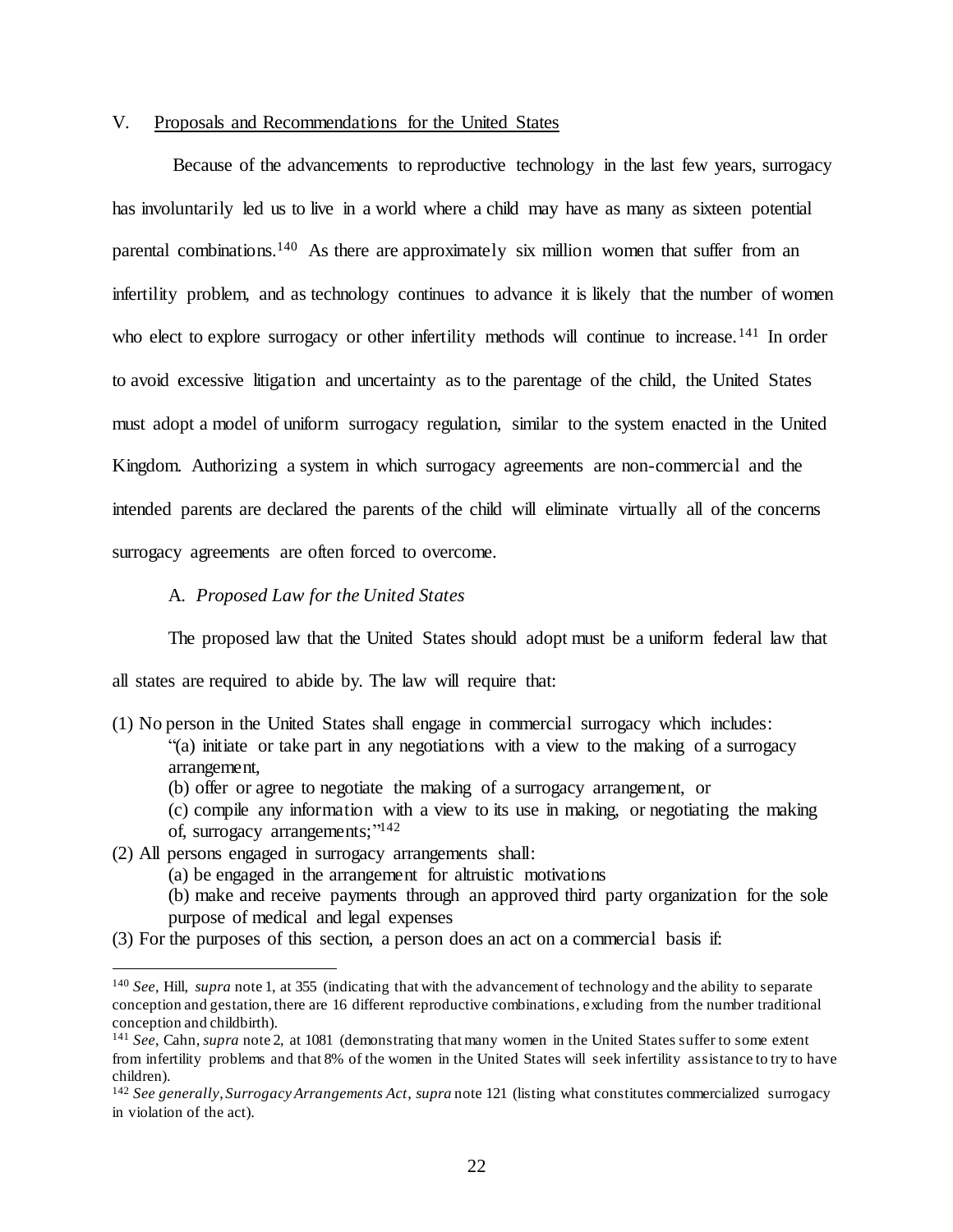(a) any payment is at any time received by himself or another in respect of making, negotiating or facilitating the making of any surrogacy agreement.

(4) A person guilty of an offence under this Act shall potentially:

(a) be subject to a fine of \$10,000 or imprisonment of no more than 6 months time, or both.

# (5) Motherhood:

l

(a) in defining "motherhood," the intended mother will automatically be declared to be the legal parent on the birth certificate at the birth of the child.

#### Uniformity of the Law

Adopting a uniform federal law will eliminate the uncertainty that parties to the surrogacy agreement encounter when executing the agreement. Because the courts of the states have interpreted "motherhood" using a variety of tests, both the surrogate and the intended parents are left with uncertainty of the outcome if the relationship between the parties deteriorates. A uniform law declaring the intended parents as the mother and the father on the birth certificate at birth will provide consistency and less uncertainty for the parties to the agreement. For example, if a child is born in New Jersey to a surrogate, but the surrogacy contract was entered into and executed in California, the courts no longer have to decide which state has jurisdiction or whether the New Jersey approach to determining motherhood via surrogacy or California approach should apply. Instead, both the parties and the courts will be certain of the answer prior to entering the agreement because regardless of the jurisdiction, the intended parents will be the legal parents.

#### Requiring the Surrogate to have an Altruistic Motivation

The requirement of compensation in exchange for surrogacy services is problematic.<sup>143</sup> Concerns such as the commodification of women and children and the exploitation of women, in particular of minorities, are real harms that society needs to be aware of when allowing for the

<sup>143</sup> *See generally*, London, *supra* note 10, at 398- 208 (illustrating that all of the central concerns regarding surrogacy revolve around the transfer of money and compensation).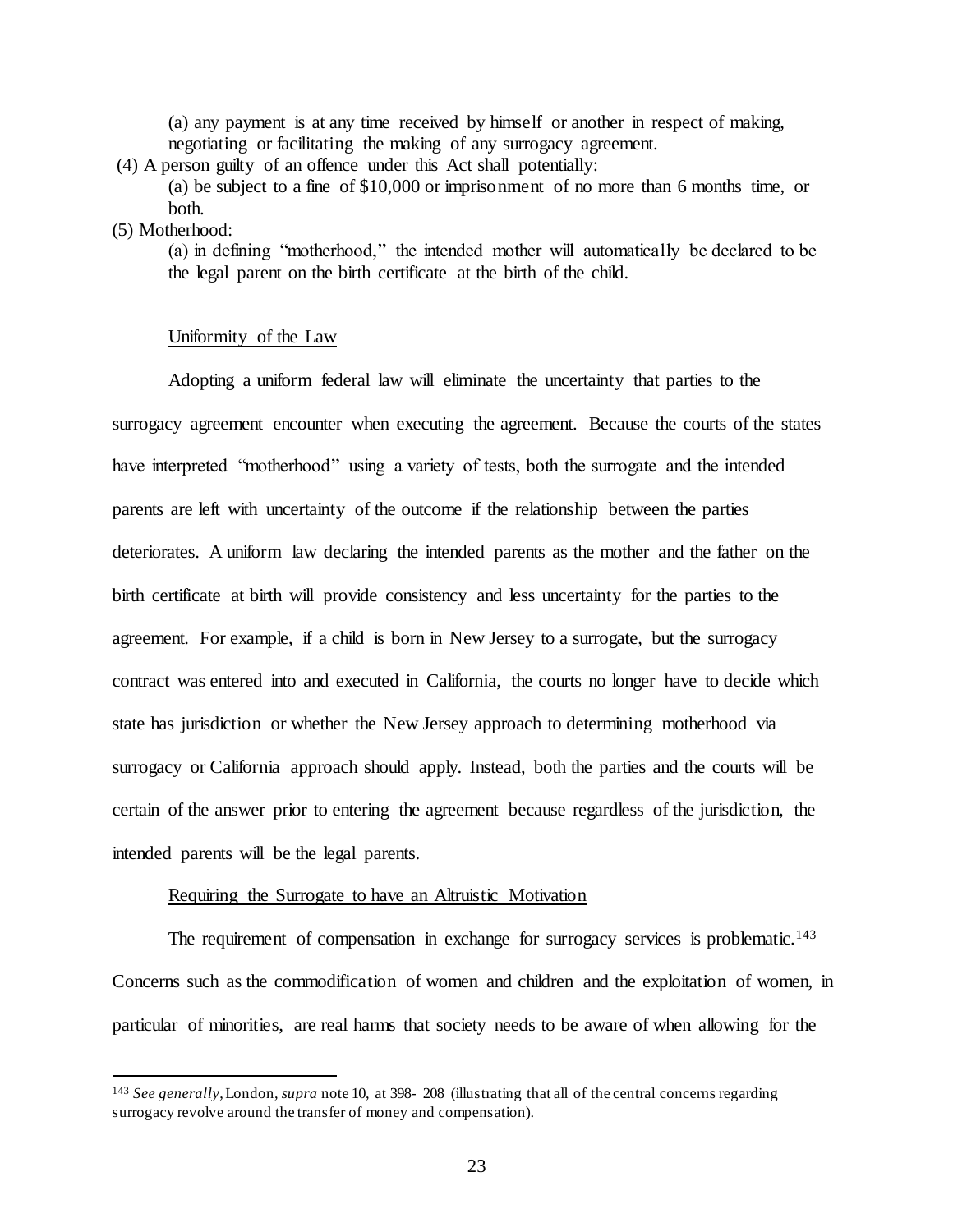compensation to occur.<sup>144</sup> Although the United Kingdom surrogacy model allows for the compensation of "reasonable expenses," the United Kingdom's lack of guidance on what a "reasonable expense" has to the potential to lead to abuse; the exception to the United Kingdom's general rule allows for all the public policy concerns proposed in the United States to become a reality.<sup>145</sup> Therefore, in order to eliminate the potential of racial and economic exploitation and the commodification of women and children, the best option for the United States is to adopt a uniform policy that bans commercial surrogacy and allows altruistically motivated surrogacy permitting for a surrogate to receive compensation only for medical and legal expenses related to the surrogacy arrangement.

#### **Economic Exploitation**

By eliminating surrogacy compensation for services rendered, the United States will be able to reduce the risk of economic and racial exploitation of women. The concern in the United States by those who oppose surrogacy is that women who elect to be surrogates are at risk for being exploited economically due to the unequal balance of power of the parties to the agreement.<sup>146</sup>

Requiring an altruistic motivation ensures that women of a lower socioeconomic status do not run the risk of being economically exploited, because the financial incentives for both the intended parents and the women in a lower socioeconomic status are eliminated. By eliminating the financial gain of compensation, women of a lower socioeconomic status have no incentive, except for altruism, to undertake the role of a surrogate because they will not receive monetary

<sup>144</sup> *Id*.

<sup>145</sup> *See,* Caster, *supra* note 121, at 494 (indicating that because the term was not defined in the act, the parties to the arrangements are responsibly for determining reasonableness).

<sup>146</sup> *See*, London, *supra* note 10, at 405-06 (arguing that the affluent couples commissioning the surrogacy have the power in the agreement because the surrogate women are in need of income that they will agree to work for the intended parents at whatever value because there is a lack of alternative employment availability).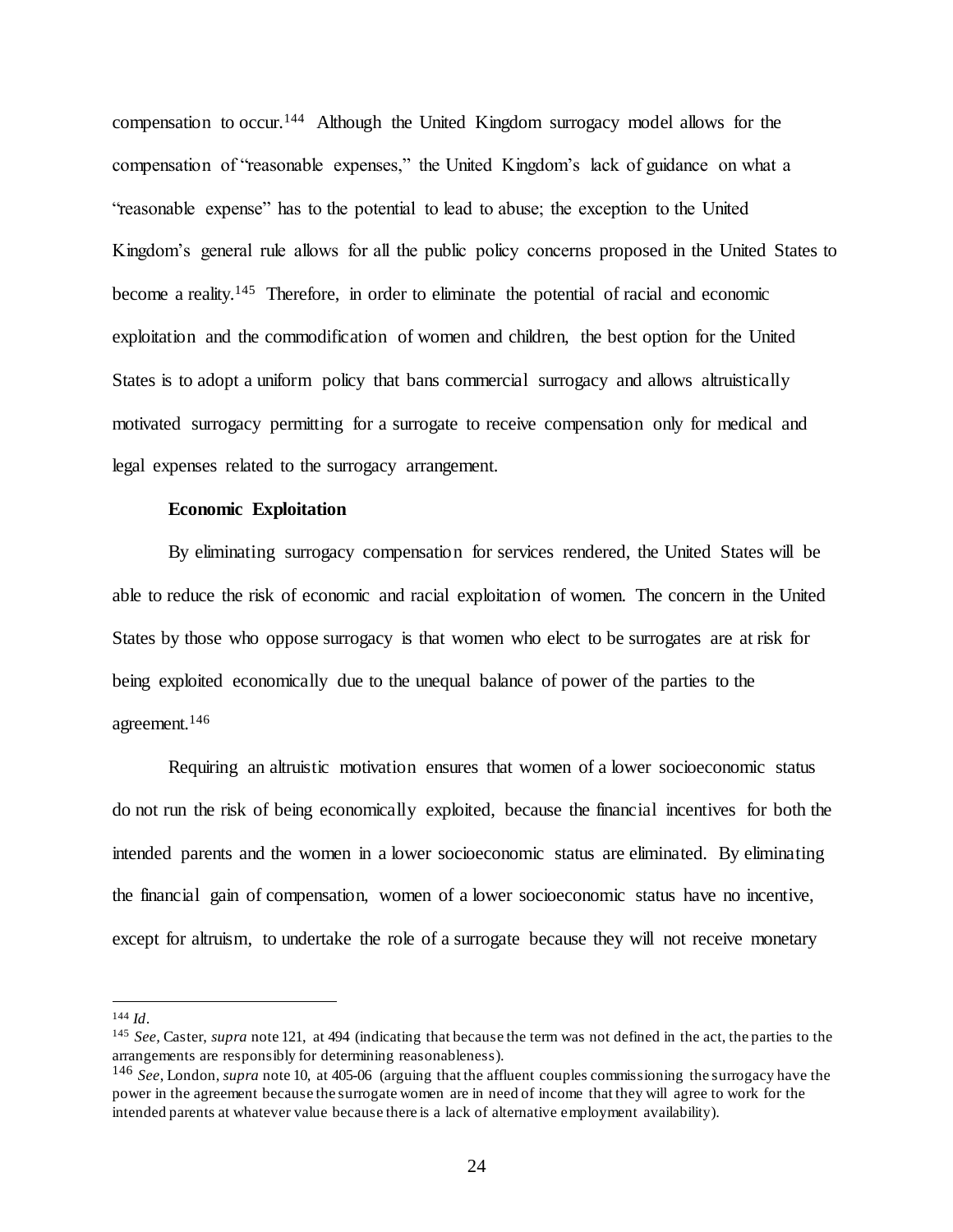support. This will protect surrogates from being coerced by men, such as their husbands, to become a surrogate for the financial gain. As a result, men in society will no longer feel the need to subjugate women to a position of surrogacy because they will receive no financial benefit from doing so. Women who will become surrogates will do so because they want to do so, not because they are going to receive a financial benefit, exposing them to risk.

Further, by eliminating the compensation requirement, the potential risk of economic exploitation to the intended parents is also eliminated.<sup>147</sup> Many intended parents are in a vulnerable state, as they desire to have a child and may not be able to bear a child of their own for a variety of reasons.<sup>148</sup> As many couples who seek surrogacy as an option for reproduction are affluent, their desire to have a child may place them at an increased risk of economic exploitation by the fertility clinic and also by the lower income women who are aware of the affluence of the couple and may prey upon the intended parents vulnerability and desire to elicit more compensation in exchange for the child.<sup>149</sup>

In order to prevent violations of the federal law, the legalized compensation between the surrogate and intended parents for the approved medical and legal expenses should occur though a third-party broker. In order to receive a payment, the surrogate must submit an itemized bill from the doctor or lawyer indicated the fees in need of payment. The broker would then contact the intended parents and inform them of the total costs that is owed. To fulfill the payment, the intended parents would provide the fee to the broker, who would in turn, forward the costs to the surrogate.

<sup>147</sup> *See*, Shapiro, *supra* note 56, at 1349 (acknowledging that even though the intended parents are generally better situated financially than the surrogate, intended parents have the potential to be economically exploited as well as a result of their unwavering desire to have a baby).

<sup>&</sup>lt;sup>148</sup> *Id.* n.20 (acknowledging that the factors that makes intended parents most vulnerable to exploitation is a desire for children).

<sup>149</sup> *See*, *Id*.; *See also*, Lewin, *supra* note 58 (demonstrating that intended parents are at risk of economic exploitation by fertility clinics).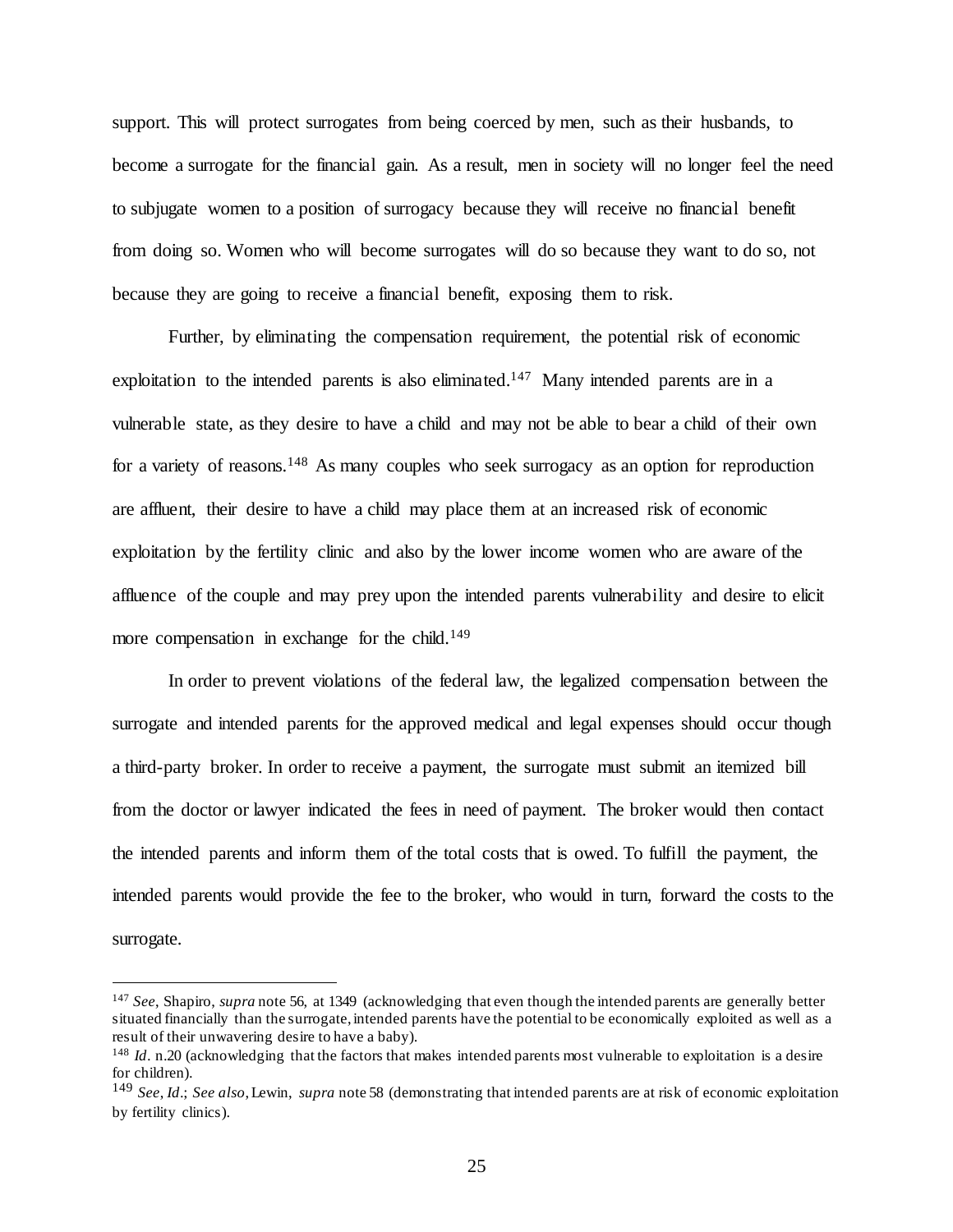The purpose of the third party is an attempt to minimize the contact between the surrogate and the intended parents to reduce the risk that either side is exploited economically, either by a demand for more compensation or a refusal to pay. Although the introduction of a third party may not be able to eliminate the risk fully, if the exploitation does occur, the parties may not feel pressure to acquiesce to the demands because the law will clearly establish that any compensatory payment for services is prohibited and the intended parents will be the parents of the child at birth.

## **Racial Exploitation**

Additionally, with the elimination of compensation, more women will have the opportunity to explore surrogacy, which in turn will eliminate the risk of racial exploitation. Racial exploitation is a consequence of the economic exploitation risk that surrogacy poses when compensation is involved.<sup>150</sup> Given the costs of surrogacy in the United States, the evidence demonstrates that most women who use a surrogate to have a child are wealthy.<sup>151</sup> As minorities tend to encompass lower socioeconomic status groups, they inescapably are the group most likely to serve as a surrogate for white women in the arrangements.<sup>152</sup> However, with the elimination of compensation, minority women from lower socioeconomic status who are financially motivated will no longer agree desire become a surrogate. By eliminating the incentive, financially motivated minority women may choose not to engage in the agreements, thereby, diminishing their risk of being viewed as a reproductive slave to the white women's desire.

<sup>150</sup> *See*, London, *supra* note 10, at 407-09 (arguing that minorities are at risk for being exploited through surrogacy arrangements because minorities tend to occupy the lower socioeconomic status demographic that are willing to become a surrogate for a low wage for the wealthy upper socioeconomic class, who typically are white, in order to guarantee income.

<sup>151</sup> *See generally*, Shapiro, *supra* note 56, at 1349.

<sup>152</sup> *See*, London, *supra* note 10, at 405-06 .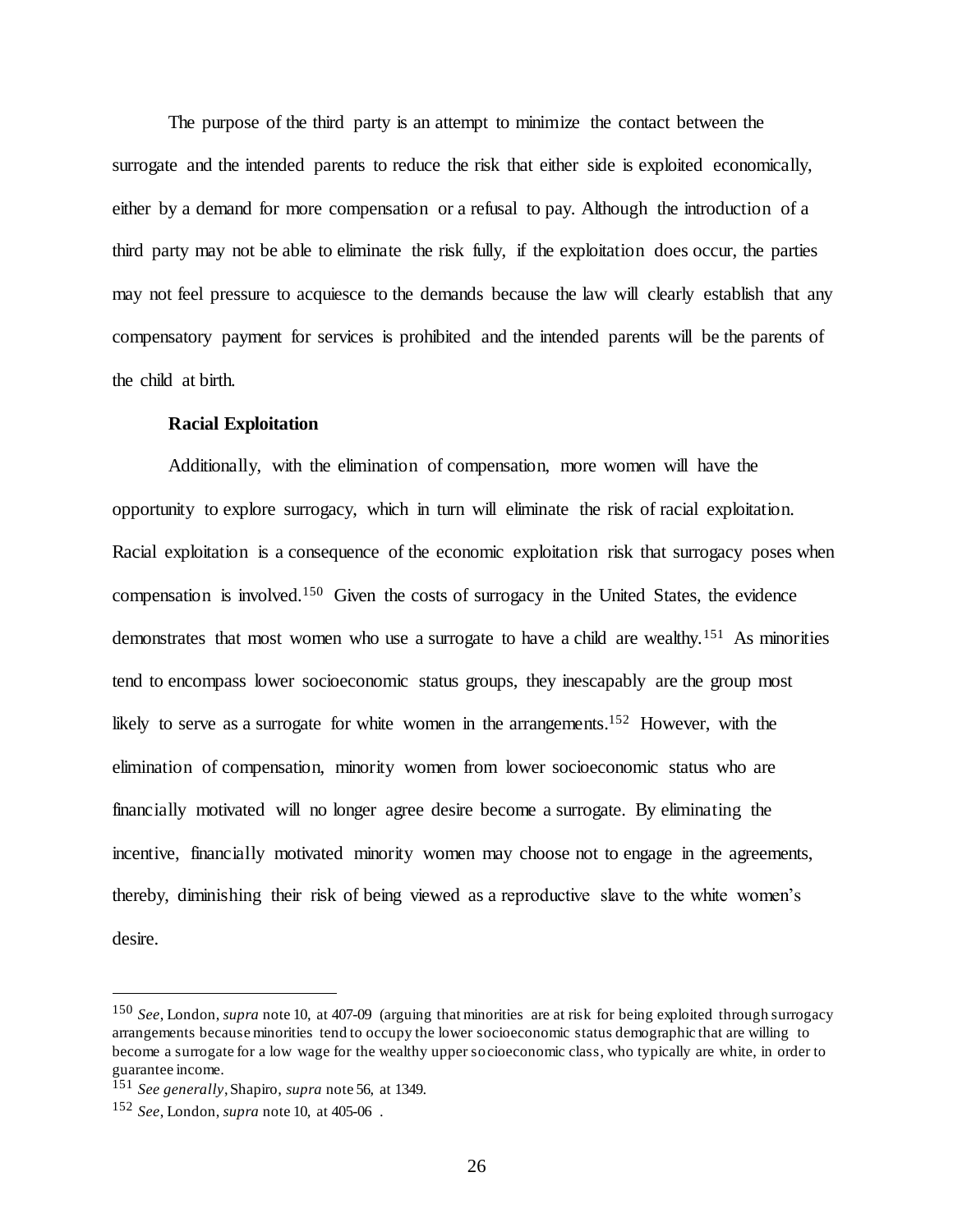# **Commodification of Children and Women**

There is also the concern that surrogacy is a commodification of a woman's body and of children.<sup>153</sup> However, if the United States adopts the altruistic motivation requirement for surrogacy arrangements with the exception of medical and legal expenses, the concern that surrogacy baby-selling is eliminated because there is absolutely no monetary exchange for the child.

Just as the concern for baby-selling is eliminated with the prohibited compensation, the same is true for the concern that surrogacy is selling women's bodies and reproductive services. Because no compensation is exchanged for the services provided by a surrogate, there is no sale and her body and reproductive system is not being treated as a commodity capable of producing an income.

# **Best Interest of the Parties**

Furthermore, altruistic surrogacy agreements may be in the best interest of the future child, intended parents, and surrogate. The New Jersey Supreme Court in *In re Baby M* raised the concern that surrogacy has the potential to be detrimental to the psychological health of the child or the woman. <sup>154</sup> However, with the lack of compensation provided, the new law may encourage altruistic surrogacy agreements amongst those who know each other. Therefore, if the surrogate and intended parents have a relationship, the children may be able to better understand why they were not gestated from their genetic mother because they will be able to have a relationship with both parties.

<sup>153</sup> *Id*. at *398.*

<sup>154</sup> *See*, *In Re Baby M*, *supra* note 24 at 435 (arguing that it is in the best interest to keep the child with the natural mother because they would have the best interests, but also for the mother because was incapable of realizing the effect of the pregnancy).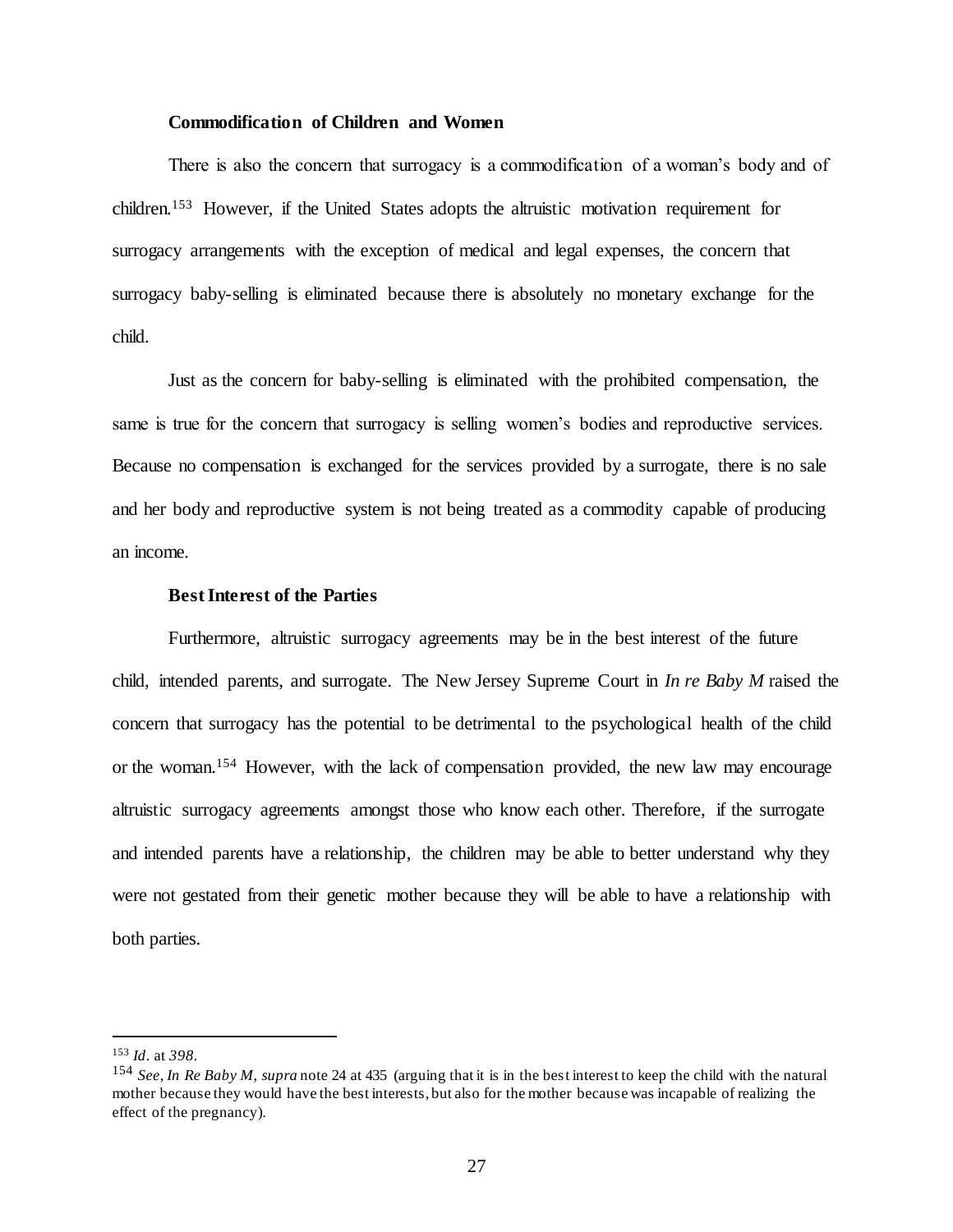Additionally, commentators have suggested, "only where the surrogate herself finds it a positive experience can surrogacy be deemed a success."<sup>155</sup> If the surrogate is motivated by altruistic views, rather than in commercial surrogacy, she is more likely to find the experience positive because it is something she decided to do, rather than feeling as if she is selling her body or is being exploited for her services.

#### Declaration of the Intended Parents

The courts in the United States have taken different approaches in determining the mother of a child born via surrogacy. As a result, the parties are left with uncertainty as to whether they will legally be the mother at the end of the pregnancy. Therefore, to avoid the uncertainty of the parties the uniform law should declare a consistent mother of the child, and that mother should be the intended mother.

The intended mother and father of the child should always be listed as the legal parents on the birth certificate because without their initiation and action, the child would not have been brought into existence.<sup>156</sup> Since the intended parents are the individuals who chose to bring the child into existence, it is presumed that they will have the child's best interest in mind to care for the child.<sup>157</sup>

#### Punishment for Violations

Just as in the United Kingdom, if the surrogate, intended parents, or third party related to either of the parties is determined to have violated the law in regards to compensation, a monetary penalty or imprisonment should be imposed. By implementing the potential of a harsh

<sup>155</sup> Shapiro, *supra* note 56, at 1367.

<sup>156</sup> *See*, *Johnson v. Calvert*, *supra* note 91, at 93 (arguing for the adoption of the intended parent test because but for the intent to procreate the child – including the creation and raising of the child – the child would not exist). <sup>157</sup> *See*, *In re Marriage of Buzzanca*, *supra* note 101, at 1425.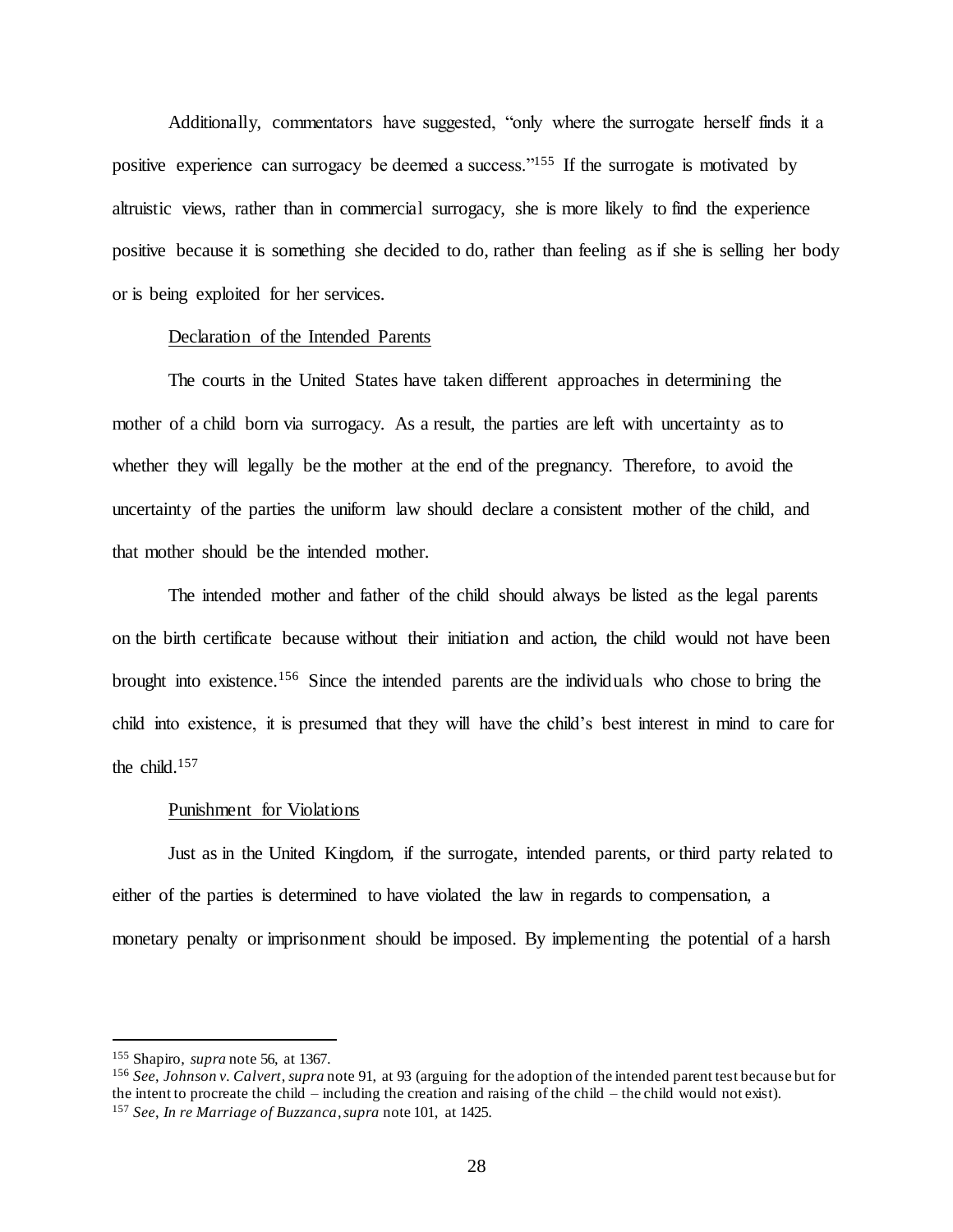imprisonment sentence and monetary fine, the goal is deter the parties from participating in the violating act.

# B. *Enforcement and Compliance of the Law By the Government and Medical Profession*

Enforcement and compliance with the law is imperative to ensure that commercial surrogacy arrangements do not occur in the United States. To enforce compliance with the law, the United States Department of Health & Human Resources would establish compliance guidelines that each state's Department of Health would be required to abide by in order to enforce the federal law.

Based upon the guidelines established by the U.S. Department of Health & Human Resources, each state is required to conduct unannounced inspections at registered fertility clinics or offices of doctors that are known or suspected of engaging in fostering surrogacy arrangements twice a year. In order to ensure each state complies with this requirement, the federal government would have the right to withhold federal funding until the inspections within the state are complete.

During inspections, the inspectors would be required to examine patient records for the sole purpose of determining whether surrogacy arrangement documents exist. If a doctor or fertility clinic is found to be in violation, the consequences of such a violation would be dependent upon whether the violation had occurred previously. A doctor or clinic that is a first time violator will be given a monetary fine at a rate to be determined by the individual state's Department of Health & Human Resources. For a second offense, the doctors and facility engaged in the practice would be placed on a probationary status and would be required to be monitored by the state's medical licensing board. If the violation continues, the third cited violation would result in a revocation of the doctor's medical license, for no less than 9 months,

29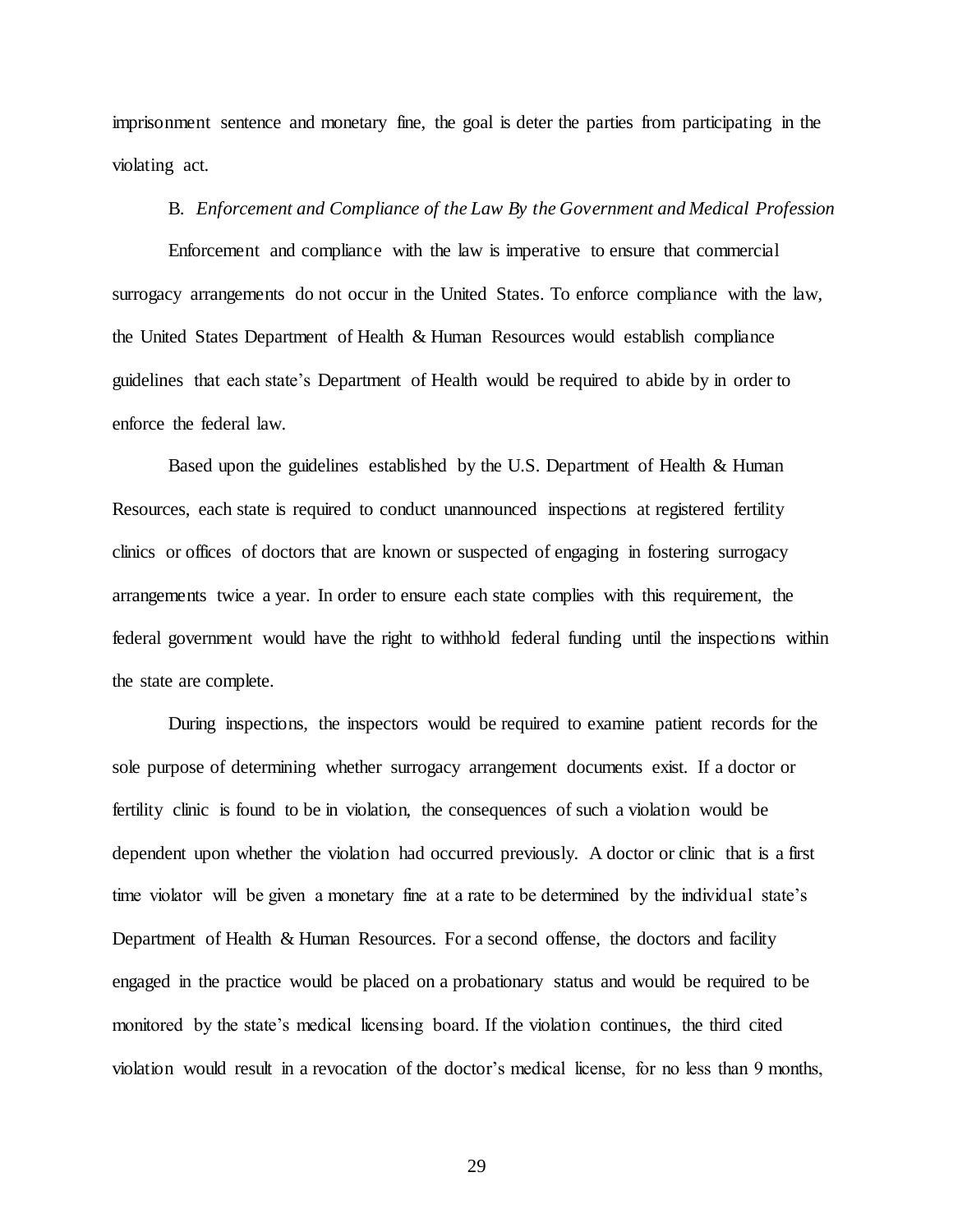with the possibility to reapply for their license after a certain period of specified time deemed appropriate by the state licensing board. Further, during the time or revocation, the doctor would be mandated to attend continuing medical education courses focused on the emotional, ethical and legal concerns of surrogacy such as exploitation and commodification of women and children. The sanctions are intended to be the minimum that that states would have to enforce, but would be permitted to implement more restrictive sanctions if deemed necessary or appropriate.

## C. *Anticipated Counterarguments*

A major concern in prohibited commercialized surrogacy is that women will not want to be surrogates in the United States because there is no financial incentive. As a result, a concern is that women exploring surrogacy as a method of reproductive assistance technology to have a child will hire a surrogate in another country.<sup>158</sup> Surrogacy tourism is common, especially in India, where a woman from the United States can hire a surrogate in India for a lower-cost than what would be expected as payment in the United States.<sup>159</sup> However, the surrogacy market in India is unregulated and because the recommended guidelines are not strictly adhered to, it is unclear that the surrogates are receiving the proper safety measures.<sup>160</sup> If women from United States inundate India as a result of lack of willing surrogates in the United States, there is a concern that Indian women will continue to be exploited for their reproductive services and at a

<sup>158</sup> *See*, London, *supra* note 10, at 395 (indicating that international surrogacy arrangement have increased over the last few years, as a result of laws in other countries being restrictive in regards to engaging in surrogacy as a reproductive technology).

<sup>159</sup> *See generally*, London, *supra* note 10, at 395 (providing a brief background of the surrogacy arrangements in the popular surrogacy destination, India).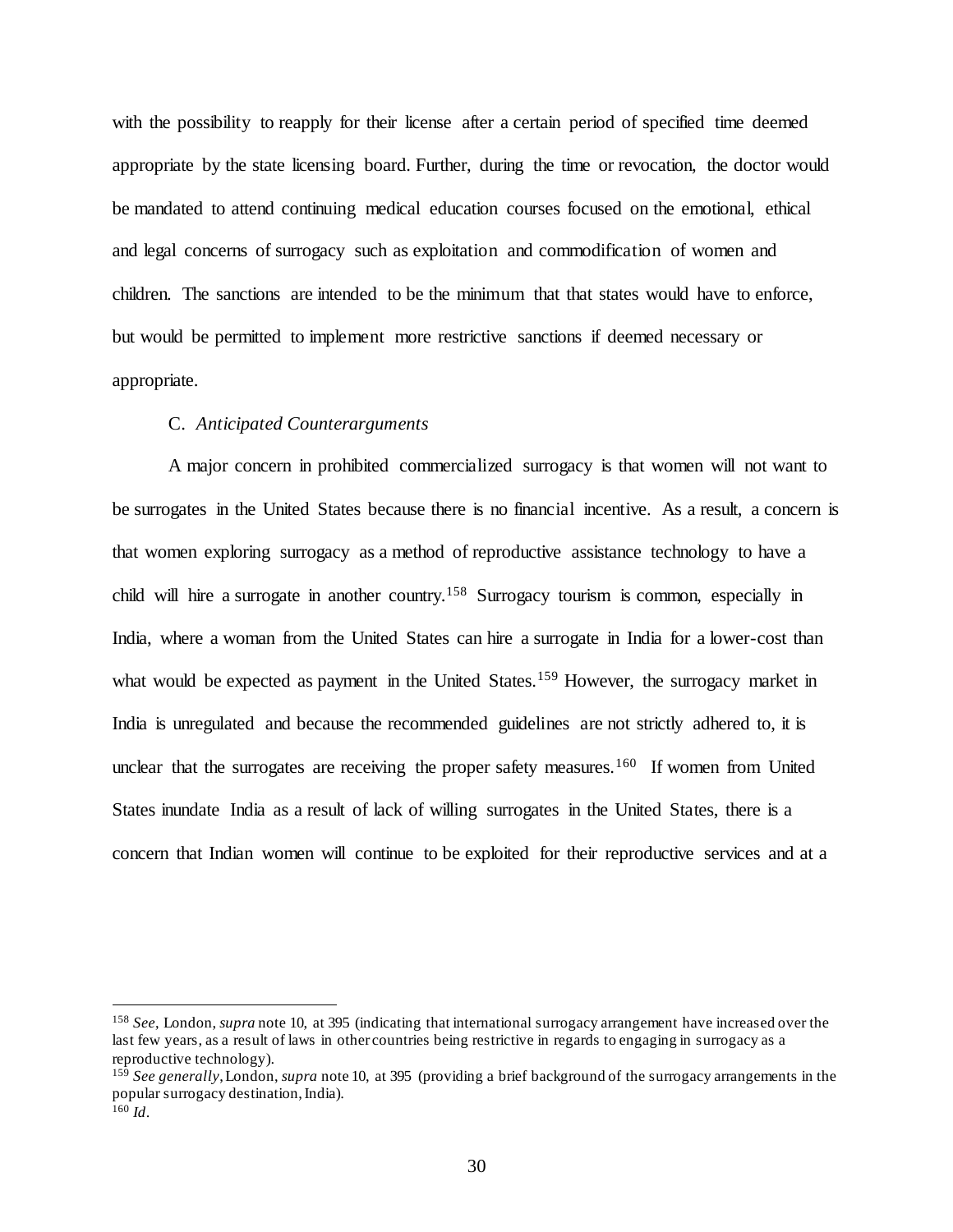higher frequency if the demand for surrogates increases as a result of noncommercialized surrogacy in the United States.<sup>161</sup>

However, there is a solution to this concern that would not prevent the United States from adopting the proposed model. In order to deter citizens of the United States from going abroad to engage in commercial surrogacy agreements that may be exploiting women worldwide, the United States could include in the proposed law that, if a United States citizen enters into a contract and engages in commercial surrogacy abroad, the child born via the surrogate will not be granted legal status in the United States. Knowing that the child may not legally be able to enter, reside or eventually obtain citizenship of the United States may be a deterrent strong enough to prevent surrogacy tourism and in turn, the exploitation of women abroad.

Another potential criticism of the proposed plan is that economic exploitation may still exist because including a third party broker cannot prevent either the surrogate or the intended parent from contacting the other party personally and either offering or demanding compensation without the broker's knowledge. Unfortunately, there is always the potential that surrogates may contact intended parents outside of the agency and demand more money and there is also always the potential that given how appreciative intended parents may be, they may desire to provide financial compensation to demonstrate their gratitude.

In examining non-commercial surrogacy agreements, it could be argued that it is implausible to believe that women will continue to become surrogates and undergo nine months of pregnancy for a stranger if no financial compensation is provided. However, because surrogacy would allow for existence only when altruistically motivated, surrogacy agreements

<sup>161</sup> *See*, *Id.* (Indian women who are surrogates are already exploited in the surrogacy arrangements because many of the women who choose to participate in the arrangement do so under extreme economic and social pressures; by prohibiting compensation in the United States, less surrogate may be available domestically and may encourage women to go abroad, to countries that have already exploited their women and surrogates).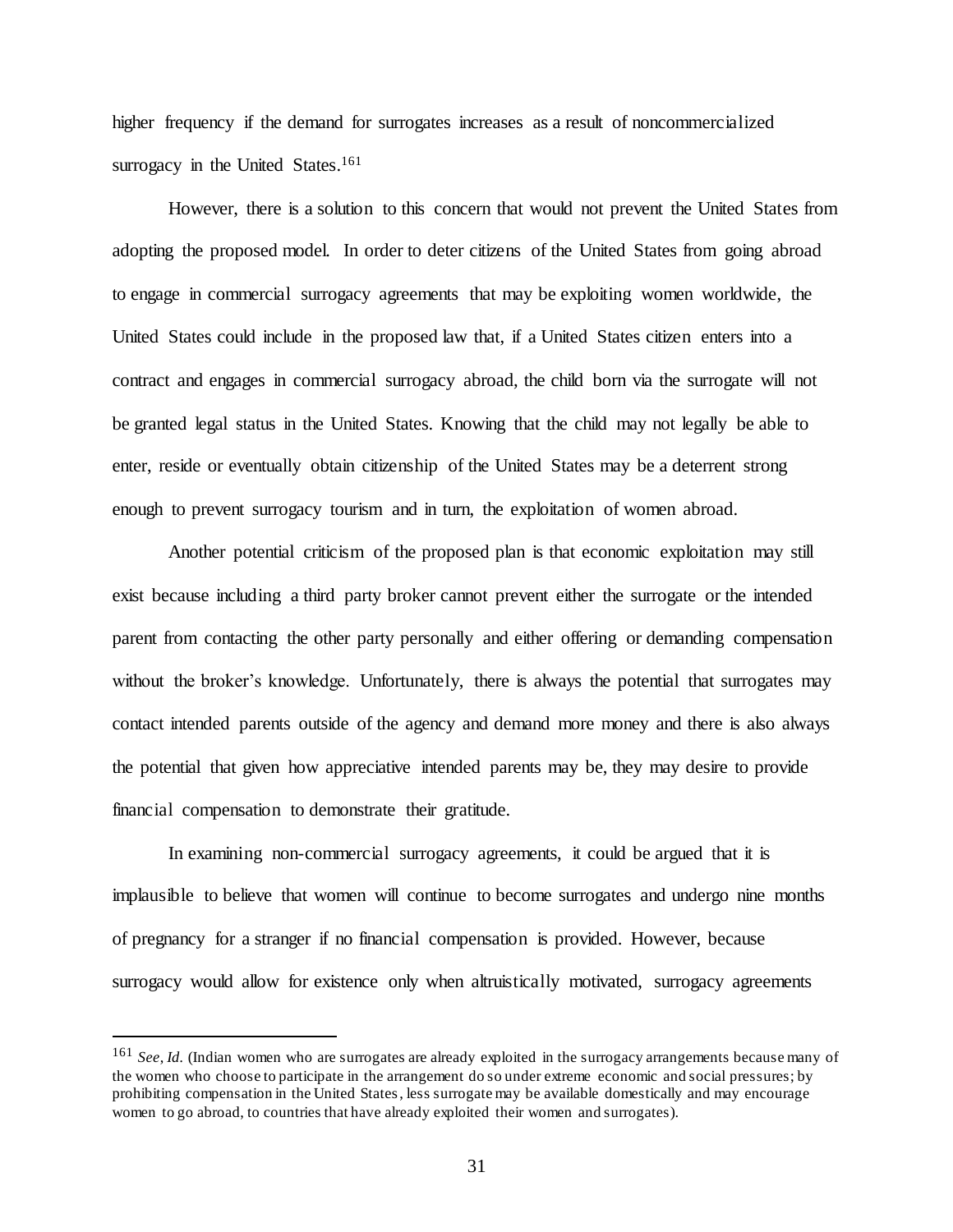might become more common between friends and family members, in order to help those closest to them to achieve a achieve a family. In fact, a move in the direction of the surrogate and intended parents having a pre-existing relationship may be most beneficial for the surrogate, the intended parents and for the child. Research that has been conducted to determine whether surrogacy agreement has been is a successful has indicated that "construction of a positive relationship between the surrogate and the intended parents" is one factor to ensure a successful surrogacy agreement.<sup>162</sup> When the surrogate is invested in the same outcome as the intended parent research has shown that is when both parties report the most successful surrogacy experiences.<sup>163</sup> This is most likely to occur when the parties have a good relationship and a key component of that relationship must be based on trust.<sup>164</sup>

Additionally, as highlighted in *In re Baby M*, the fears that a surrogate is not capable of making an informed decision and will later refuse to give up the child to the intended parents are dissuaded by allowing for surrogacy on altruistic motive for two reasons. One reason is that if an altruistic requirement begins to encourage friends and families of intended parents to act as surrogates, the more likely it is that the surrogate will be able to remain in the child's life after the birth and relinquishing of custody to the intended parents. The surrogate would still be able to interact with the child, and further the potential pre-existing bond between the surrogate and the child. Secondly, allowing surrogacy only for altruistic motivations allows both the intended parents and the surrogate to be invested in the same outcome: the well-being and delivery of a child. If other compounding factors, such as money, are considered, surrogates and intended parents may no longer be invested in the same outcome, an essential component for a successful

<sup>162</sup> *See,* Shapiro, *supra* note 56, at 1366 (discussing what factors are likely to make a surrogacy arrangement successful). <sup>163</sup> *Id*. at 1367.

<sup>164</sup> *Id*.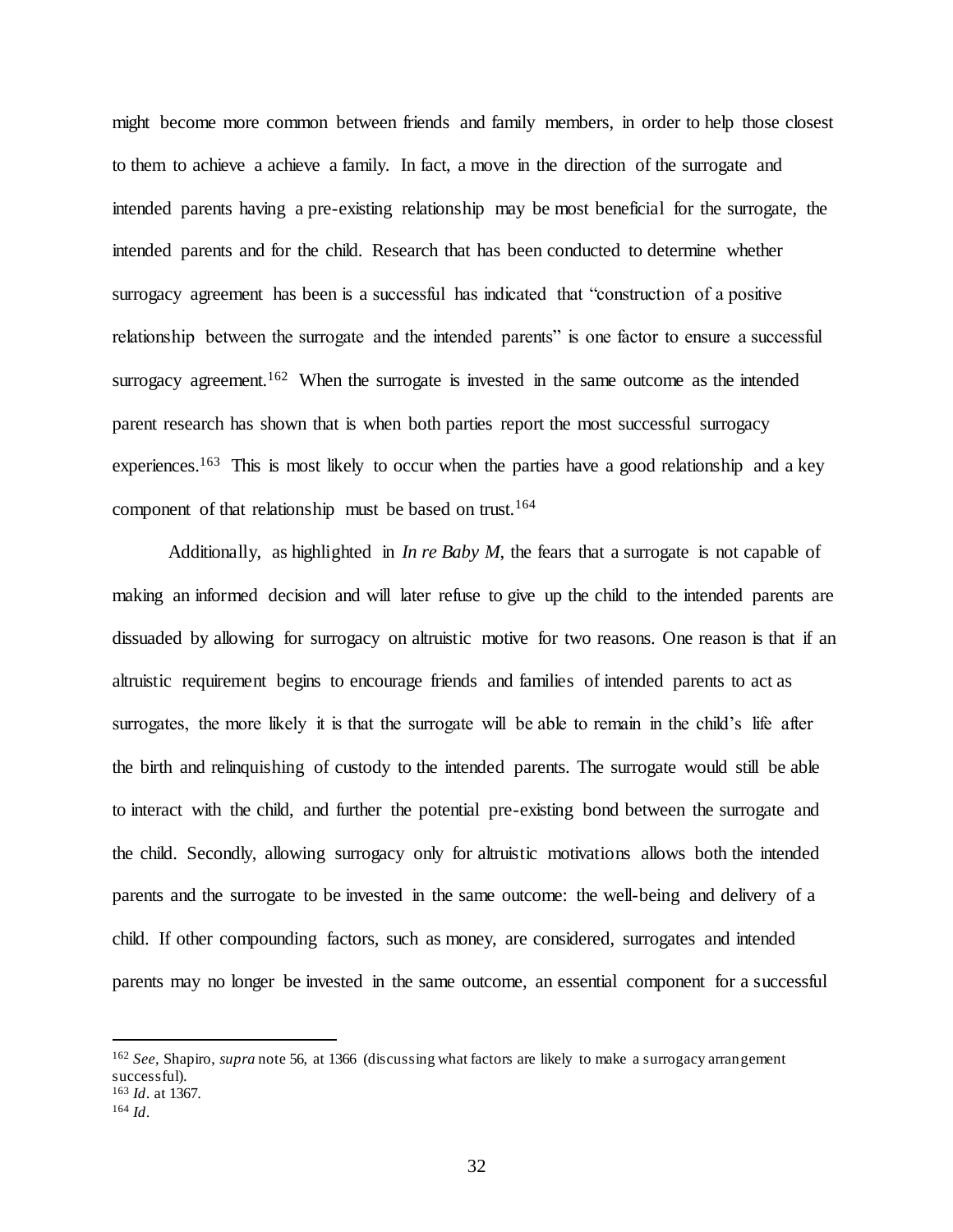surrogacy agreement, because the compensation will force the surrogate to misplace her loyalties not to the child, but upon the compensation she is receiving.

Therefore, even though the proposed uniform law presents the potential of promoting surrogacy tourism and exploiting women abroad given that women in the United States may no longer consider participating in the agreements due to the lack of financial gain, the United States can enact a statute denying the child legal U.S. citizenship in an attempt to deter couples from going abroad to participate in commercial surrogacy. Furthermore, even if the potential number of surrogates in the United States diminishes as a result no financial compensation, this could result in the best interest of the child. With no compensation, surrogacy may begin to occur between close family and friends to help those closest to them achieve their desire to have a family. As a result of the pre-existing relationship, the best interests of the child may promoted by this surrogacy relationship, as the child will be able to maintain a relationship with both women and better understand the complexity of the relationship. Although these are concerns that must be considered, they should not be dispositive of the uniform altruistic surrogacy arrangement model proposed for the United States.

#### VI. Conclusion

As the medical technologies have advanced, the courts have been left to play catch-up in trying to determine what the best course of action is for all the parties involved. The silence of the government is no longer an acceptable approach to dealing with this technology, and legislation must be passed to ensure the rights of all those involved.

Many public policy concerns have been raised in deciding whether to allow for the existence of surrogacy arrangements. There is one model presently that will allow the United States to combat all of these concerns with one simple statute, and that is model of the United

33